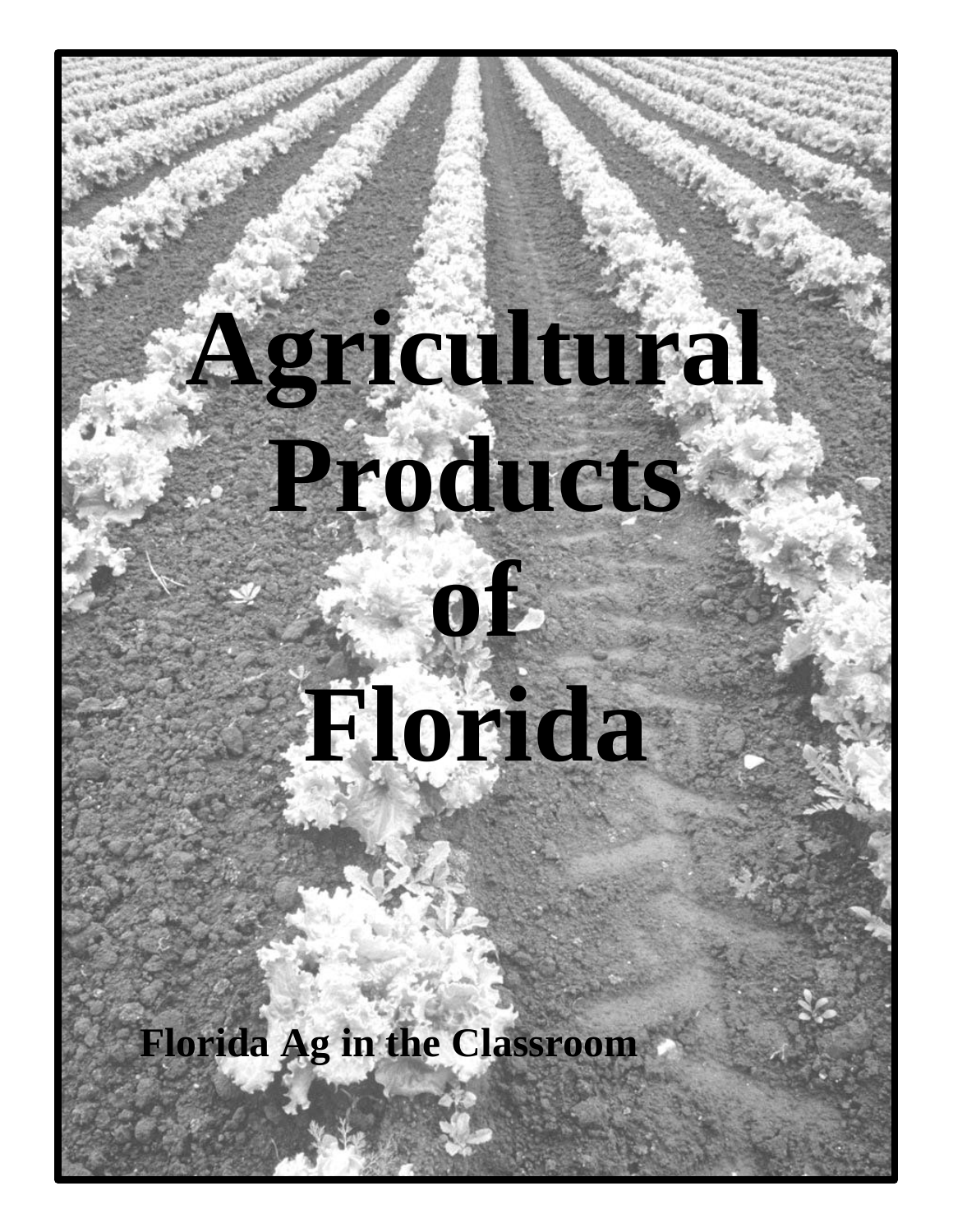# **Agricultural Products of Florida**

# **Table of Contents**

|                                                                   |                  | Page   |
|-------------------------------------------------------------------|------------------|--------|
|                                                                   | $\boldsymbol{2}$ |        |
| Florida's Agricultural Cash Receipts - Graphing 3 - 33            |                  |        |
|                                                                   |                  |        |
|                                                                   |                  |        |
| <b>Cultured Dairy Products - Yogurt and Cottage Cheese71 - 81</b> |                  |        |
|                                                                   |                  | $-96$  |
|                                                                   |                  | $-106$ |
|                                                                   |                  |        |
| <b>Horticulture in Florida</b>                                    |                  |        |
|                                                                   |                  |        |
|                                                                   |                  |        |





**Florida Ag in the Classroom**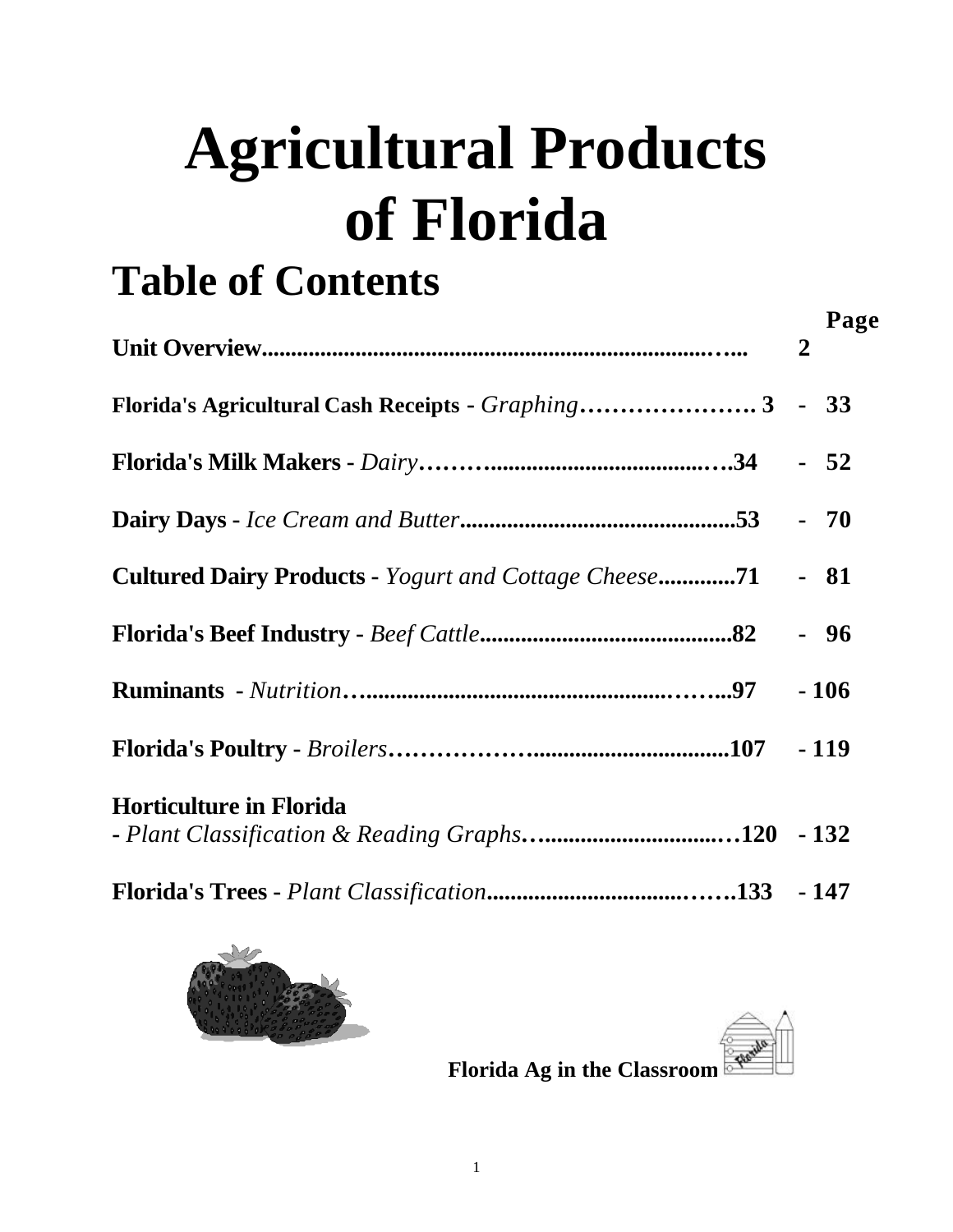# **Agricultural Products Of Florida Unit Overview**

**Unit Description:** *Agricultural Products of Florida* will help students examine the significant role agriculture plays in Florida's economy. They will explore the dairy business and milk processing by actually producing butter, ice cream, yogurt and cheese. They will explore breeds of cattle on the Internet. Students will also read and create graphs and complete tables of real-life data about the business of dairy, crops, livestock, honey, horticulture, peanuts, cotton, and sugar cane.

| <b>Sunshine State Standards:</b>                                                 |                                                                    |  |  |  |
|----------------------------------------------------------------------------------|--------------------------------------------------------------------|--|--|--|
| LA.A.1.3.4                                                                       | <b>SC.A.1.3.6</b>                                                  |  |  |  |
| LA.A.2.3.5                                                                       | <b>SC.G.1.3.3</b>                                                  |  |  |  |
| LA.A.2.3.6                                                                       | <b>SC.G.2.3.2</b>                                                  |  |  |  |
| LA.A.2.3.7                                                                       | <b>MA.A.1.3.2</b>                                                  |  |  |  |
| LA.B.1.3.2                                                                       | <b>MA.A.3.3.2</b>                                                  |  |  |  |
| LA.B.2.3.4                                                                       | <b>MA.A.4.3.1</b>                                                  |  |  |  |
| LA.C.2.3.1                                                                       | <b>MA.D.1.3.1</b>                                                  |  |  |  |
| LA.C.3.3.1<br>LA.C.3.3.5<br>LA.D.2.3.5<br><b>SC.A.1.3.1</b><br><b>SC.A.1.3.5</b> | <b>MA.D.1.3.2</b><br>SS.A.1.3.2<br><b>SS.B.1.3.1</b><br>SS.A.2.3.3 |  |  |  |

### **Grade Levels - Middle School**

**Subjects - Science, Social Studies, Math, Language Arts**

### **Objectives:** The students will:

- 1. identify the significance of agriculture to Florida's economy.
- 2. analyze Florida's livestock cash receipts by creating graphs about the production and value of Florida's field crops.
- 3. recognize the importance of dairy in Florida.
- 4. identify the five major breeds of dairy cattle.
- 5. identify the steps of the milking process.
- 6. identify various breeds of beef cattle and recognize the impact of the beef industry to Florida's economy.
- 7. define ruminant and describe why a ruminant animal can live off of grass and humans cannot.
- 8. describe the important role broiler production has in Florida.
- 9. calculate the space needed to adequately raise broiler birds.
- 10. determine the different characteristics used for grouping and naming plants with common and scientific names.
- 11. identify native trees of Florida.

### **Pre-Tests/Post-Tests:**

Many lessons have pre- and posttests for your utilization**.**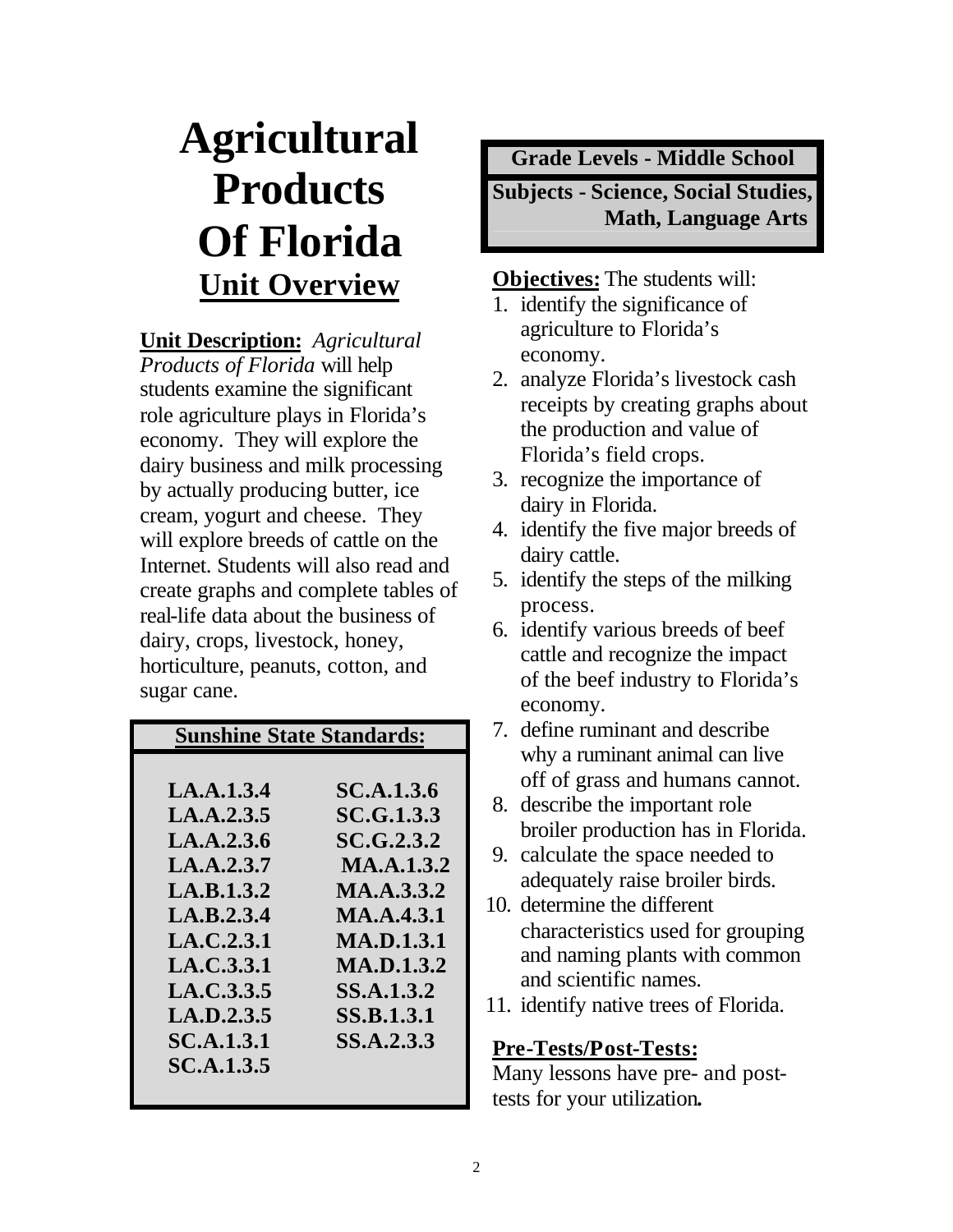# **Florida's Agricultural Cash Receipts**



 **Florida Ag in the Classroom**

*Mathematics, Social Studies, Language Arts Agricultural Products of Florida - Lesson #1* 

**Brief Description:** Students will examine the economic importance of agriculture to the state of Florida by examining and manipulating data in several ways. *Florida's Agricultural Cash Receipts* will analyze the production and value of Florida's field crops, Florida's livestock cash receipts, and dairy products.

### **Objectives:** Students will be able to:

- $\bullet$  identify the significance of agriculture to Florida's economy.
- $\bullet$  interpret agricultural data to create line graphs and histograms (bar graphs).
- $\bullet$  construct line graphs to show variations in livestock cash receipts.
- Õ create a pie chart of livestock cash receipt percentages.
- $\Theta$  choose the appropriate operation, multiplication or division, to complete the data of field crops.

### **Life Skills:**

- **O** Problem Solving Skills
- $\odot$  Understanding Systems
- $\Theta$  Analyzing Information

### **Sunshine State Standards:**

MA.A.1.3.2 - understands the relative size of integers, fractions, and decimals; numbers expressed as percents; numbers with exponents; numbers in scientific notation;



|            | absolute value; and         |
|------------|-----------------------------|
|            | ratios.                     |
| MA.A.3.3.2 | selects the appropriate     |
|            | operation to solve          |
|            | problems involving          |
|            | addition, subtraction,      |
|            | multiplication, and         |
|            | division of rational        |
|            | numbers, ratios,            |
|            | proportions, and            |
|            | percents, including the     |
|            | appropriate application     |
|            | of algebraic order of       |
|            | operations.                 |
| MA.D.1.3.1 | describes a side variety    |
|            | of patterns, relationships, |
|            | and functions through       |
|            | models, such as             |
|            | manipulatives, tables,      |
|            | graphs, expressions,        |
|            | equations, and              |
|            | inequalities.               |
| SS.A.1.3.2 | knows the relative value    |
|            | of primary and              |
|            | secondary sources and       |
|            | uses this information to    |
|            | draw conclusions from       |
|            | historical sources such     |
|            | as data in charts, tables,  |
|            | graphs.                     |
| LA.A.2.3.5 | locates, organizes and      |
|            | interprets written          |
|            | information for a variety   |
|            | of purposes, including      |
|            | classroom research,         |
|            | collaborative decision      |
|            | making and performing       |
|            | a school or real-world      |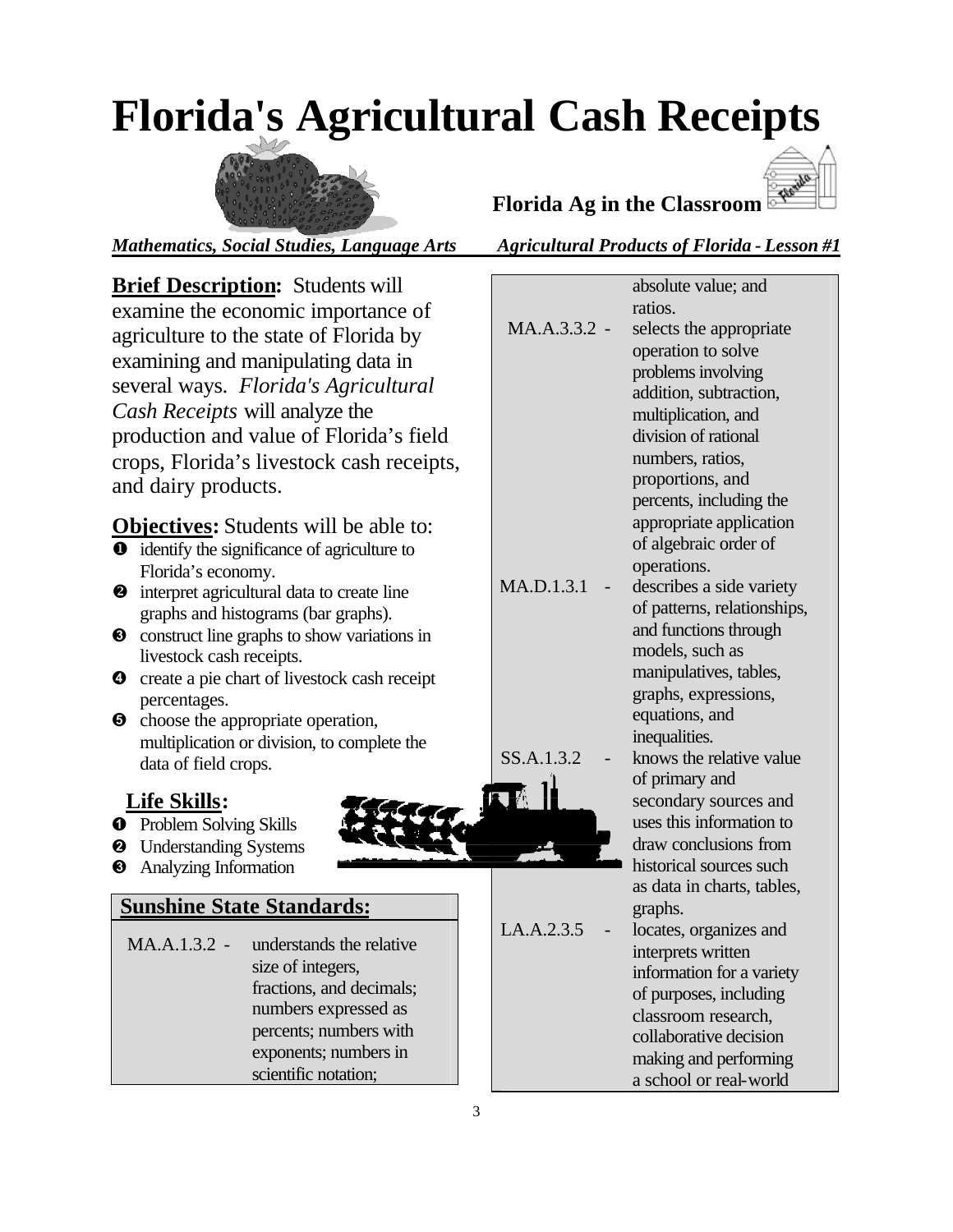|            | task.                      |
|------------|----------------------------|
| LA.A.2.3.6 | uses a variety of          |
|            | reference materials,       |
|            | including indexes,         |
|            | magazines, newspapers,     |
|            | and journals, and tools    |
|            | including card catalogs    |
|            | and computer catalogs to   |
|            | gather information for     |
|            | research.                  |
| LA.B.1.3.2 | drafts and revises writing |
|            | that has support that is   |
|            | substantial, specific,     |
|            | relevant, concrete, and/or |
|            | illustrative.              |
| LA.B.2.3.4 | uses electronic technology |
|            | including databases and    |
|            | software to gather         |
|            | information and com-       |
|            | municate new knowledge.    |

### **Materials:**

- Copies of *Florida's Agricultural Cash Receipts* (3 pages)*, Florida's Livestock,*  and *Florida's Field Crops* activity sheets, 1 set for each student
- Transparencies of *Agriculture in Florida*
- Pencils/pens
- Paper (several sheets per student)
- Graph paper (several sheets per student)
- Rulers
- Calculators for each student

#### **Time: Activity One:**

45 to 60 minutes

**Activity Two:** Two, 45 to 60 minute class periods

**Activity Three:** Two, 45 to 60 minute class periods

### **Preparation:**

• Make double-sided copies of *Florida's Agricultural Cash Receipts* activity sheets for each student.

- Make transparencies (3) of *Agriculture in Florida.*
- Make copies of *Florida's Livestock,* and *Florida's Field Crops* activity sheets, 1 set for each student.

### **Background:**

### **Agriculture is Important to Florida's Economy**

Agriculture is the leading industry of the United States. It accounts for almost 20 percent of the Gross Domestic Product (GDP) of the U.S., according to the United States Department of Agriculture (USDA). Florida's agricultural industry makes a significant contribution to that productivity. Agriculture is the second leading industry in Florida, second only to tourism. Florida's agriculture accounts for over 200,000 jobs with an economic impact of more than \$53 billion.

Florida is the ninth ranked state in overall agricultural



production in the U.S. Florida leads the nation in the production of citrus, bell peppers, cut ferns, eggplant, fresh snap beans, escarole/endive, foliage, fresh cucumbers, fresh squash, gladioli, grapefruit, houseplants, oranges, sweet corn, radishes, sugar cane, tangelos, tangerines, tropical fish, watermelons, and fresh tomatoes. It is second in the production of vegetables and horticultural products, and ranks fourth in the production of all agricultural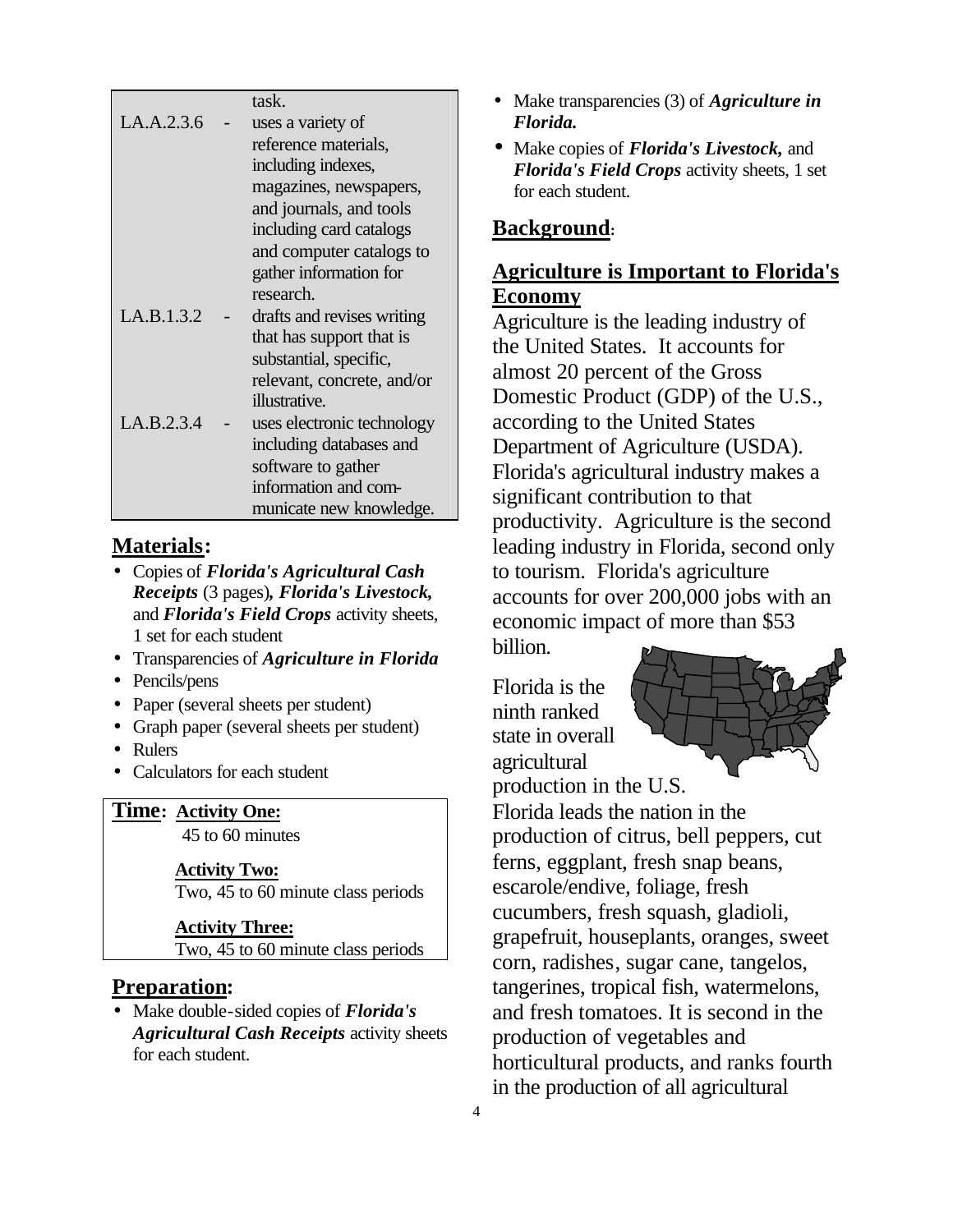crops. This led to farm receipts totaling \$6.68 billion in the sales of agricultural products last year.

#### **Impact on the Nation**

Florida produced more than 20 percent of the nation's fresh vegetables, 95 percent of the nation's tropical fish, 100 percent of the nation's tangelos, 100 percent of the nation's temple oranges, 70 percent of the nation's eggplant, 68 percent of the nation's oranges, 52 percent of the nation's bell peppers, and 53 percent of the nation's sugar cane. Florida has been the nations' leading citrus producing state for more than 100 years. According to the USDA, 11 Florida counties rank in the top 50 nationally in the value of the crops they produced. Palm Beach County ranked 3rd nationally, with gross agricultural receipts of \$961,366,000. Florida exported more than \$1,103,400,000 in farm commodities last year. This has a significant impact on the balance of trade for the U.S.

### **Products**

Dairy animals produce dairy products, such as fluid milk, ice cream and butter. Beef animals produce meat products, such as steak and hamburger. Dairy cattle produce **fluid milk** and **dairy products**. Dairy products have played an important role in the history of America since 1611, when the first cows were brought to Jamestown, Virginia.

#### **Fluid Milk**

Most of the milk produced in Florida, is used for fluid consumption. Some plants, such as Publix Processing Plant in Lakeland, take the milk they are delivered and turn it into products such as sour cream, ice cream, yogurt, frozen yogurt and cottage cheese. Hard cheese, (i.e. cheddar) however, is a product that is not made in Florida.

### **Production Animals**

Production animals are raised for our **consumption**. Production animals are those that make something of value (meat, milk, eggs, wool, etc.). Therefore, production animals provide a great deal of the food and clothing that we consume and use. There are numerous food products that are made by using animal products as well. For example, cakes are made by using eggs from chickens. By-products are items that we get as a result of the production of something else. For example, cattle are raised for meat but we get the byproduct leather from the hide of cattle. In other words, cattle are not raised for leather.

#### **Products from Processing**

Processors can make many different grain, fruit, vegetable, meat, and dairy products. Hotdogs, sausages and luncheon meats are examples of processed meats. Milk, yogurt, cottage cheese, cream cheese, butter, ice cream, and hard cheeses are dairy products. Breads, cereals, pastries, cake mixes, and cookies are grain products. Oils are also extracted from grain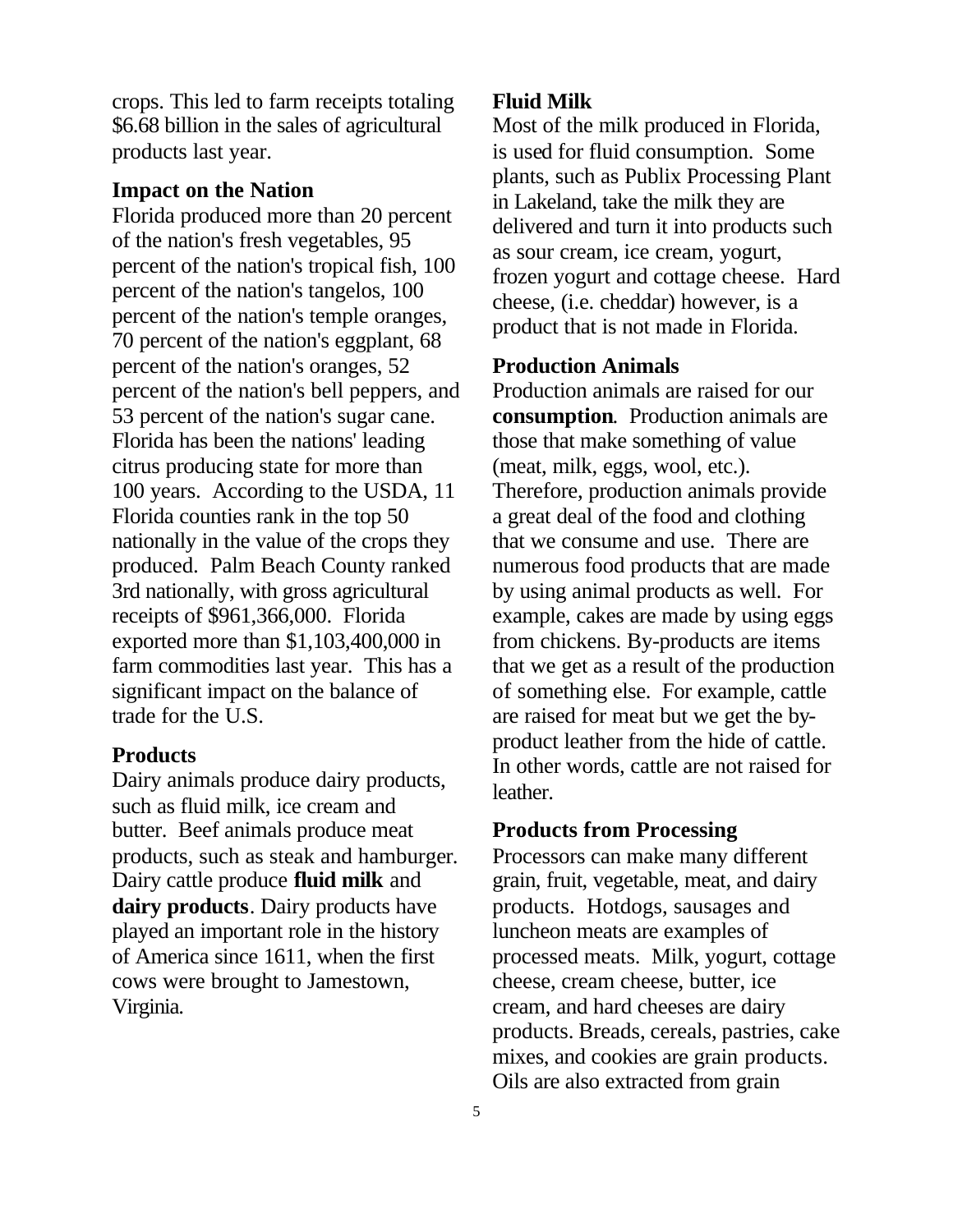crops: corn oils, soybean oil, safflower oil, olive oil, sunflower oil, peanut oils, canola oil, and coconut oil are examples. Fruits and vegetables are also processed into many forms. Foods are also made using plant and animal by-products. Check the ingredient statements on different human and pet food labels to see what animal products are used.

### **Other Types of Harvesting**

Harvesting milk, wool and eggs or plant products differs. There are several steps involved in the milking process. Dairy cattle are generally milked two or more times per day to increase milk production. Therefore, the farmer tries to be as efficient as possible. As was explained earlier, several processes must occur before we actually get milk for our consumption.

Wool is obtained through shearing or clipping the sheep. Wool is then washed in soapy water, rinsed and dried, and then spun into yarn and sent to clothing manufacturers. Eggs are collected and sent through a machine to be washed, then sprayed with a light oil to prevent bacteria from entering the pores and to improve quality. They are graded (sorted by size) and packaged. Eggs that are broken and those that are not to be used as shell eggs are sent to a breaker operation, which uses the eggs in baking and other prepared food items.

#### **Field Crops**

Field crops cover a broad array of plant

production. They are generally annual plants that are planted each year in rows. These crops may be raised for animal feeds or for human food. They include forage crops such as alfalfa; corn for silage; and grass for hay. Field crops also include peanuts, small grains (wheat and oats), soybeans and corn. They are generally those crops that are processed into other goods before being marketed and are highly mechanized in their production and harvesting.

### **Activity One:**

#### **Introduction**

1. Ask the class: Have you ever thought about what keeps Florida's economy going? *(Answers will vary.)*

There are three economic legs on which Florida's economy stands and prospers. Do you know what they are? *(Tourism, Construction, Agriculture)*

2. Ask the class: What is agriculture?

> Have them give their thoughts and write them down on the chalkboard.

Let's define it and include what you have brainstormed. *(Agriculture is the total food and fiber system. Agriculture is the science and art of cultivating soil, growing crops, and raising livestock to produce food,*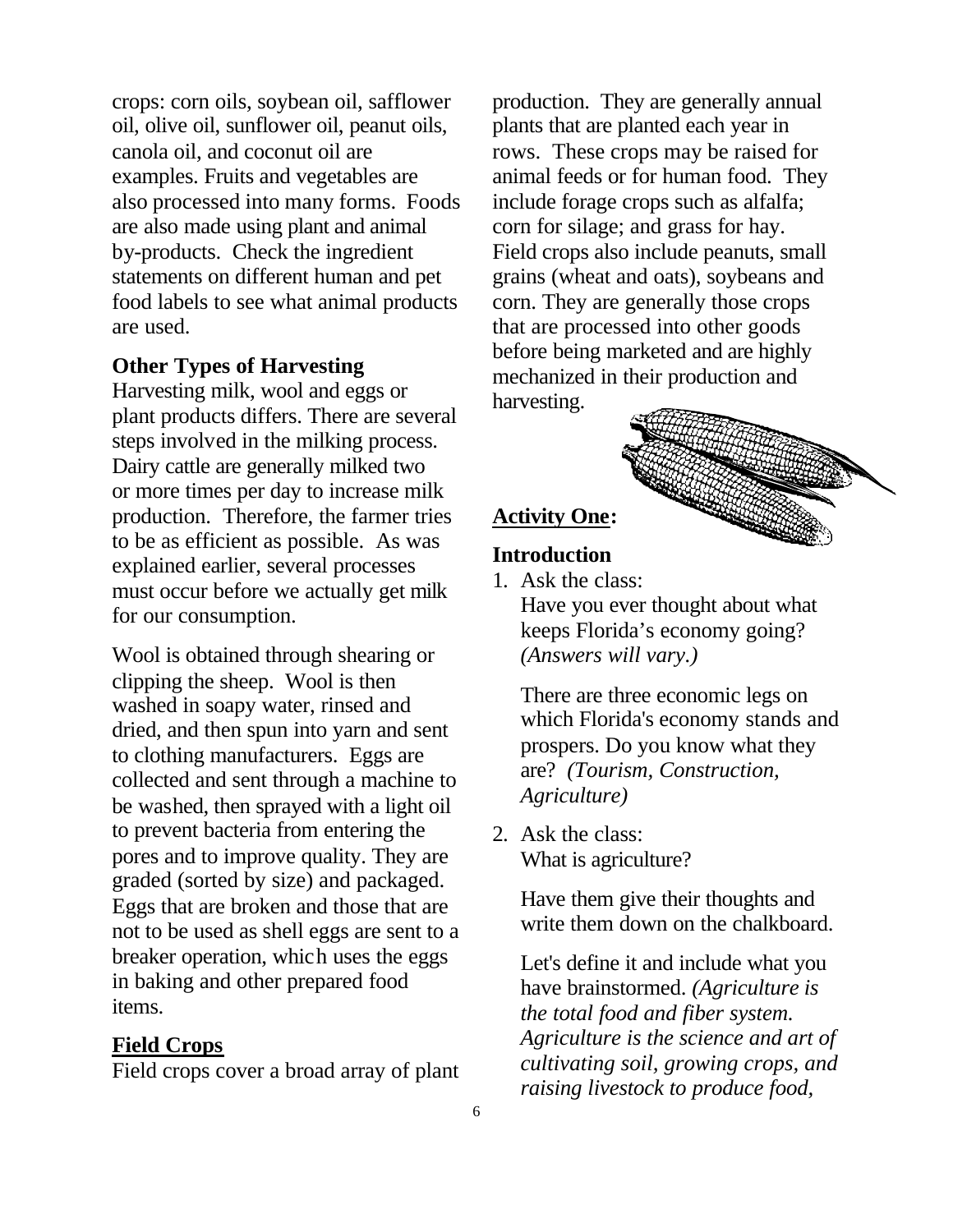*natural fibers, fuels, flowers, turf, pets, pharmaceuticals, wood products, industrial products from biological sources, and meet recreational needs. It also includes the businesses, industries, and organizations that provide input, support and technology to accomplish the production, and management of the items listed above, and provide those items to the consumer.)*

3. Share that Florida is the nation's 9th leading agricultural state, with annual farm cash receipts totaling nearly \$6 billion. Today, you will look at data of Florida's agricultural cash receipts from the past century.



### **Activity**

- 1. Using transparencies 1 through 3 give an overview of the importance of agriculture to Florida's economy.
- 2. Hand out *Florida's Agricultural Cash Receipts* activity sheets.
- 3. Instruct students to follow the directions at the top of page 1 and complete the questions.
- 4. Discuss the information with the class by asking: What did you learn about Florida's economy from this activity? *(Answers will vary.)*

Were you surprised by how much money agriculture contributes to Florida?

*(Answers will vary.)*

What agricultural products are included in the **crops** cash receipts? *(Citrus: grapefruit, lemons, limes, oranges, tangelos, tangerines, temples;*

*Vegetables, Melons, and Berries: blueberries, cabbage, carrots, cucumbers, eggplant, escarole, green peppers, lettuce, potatoes, radishes, snap beans, squash, strawberries, sweet corn, tomatoes,* 

*watermelons, others; Other Fruits and Nuts: avocados, mangos, pecans, others; Field Crops: corn,* 

*cotton, hay, peanuts, soybeans, sugarcane, tobacco, wheat, etc.; Greenhouse/Nursery: floriculture, ornamentals.)*

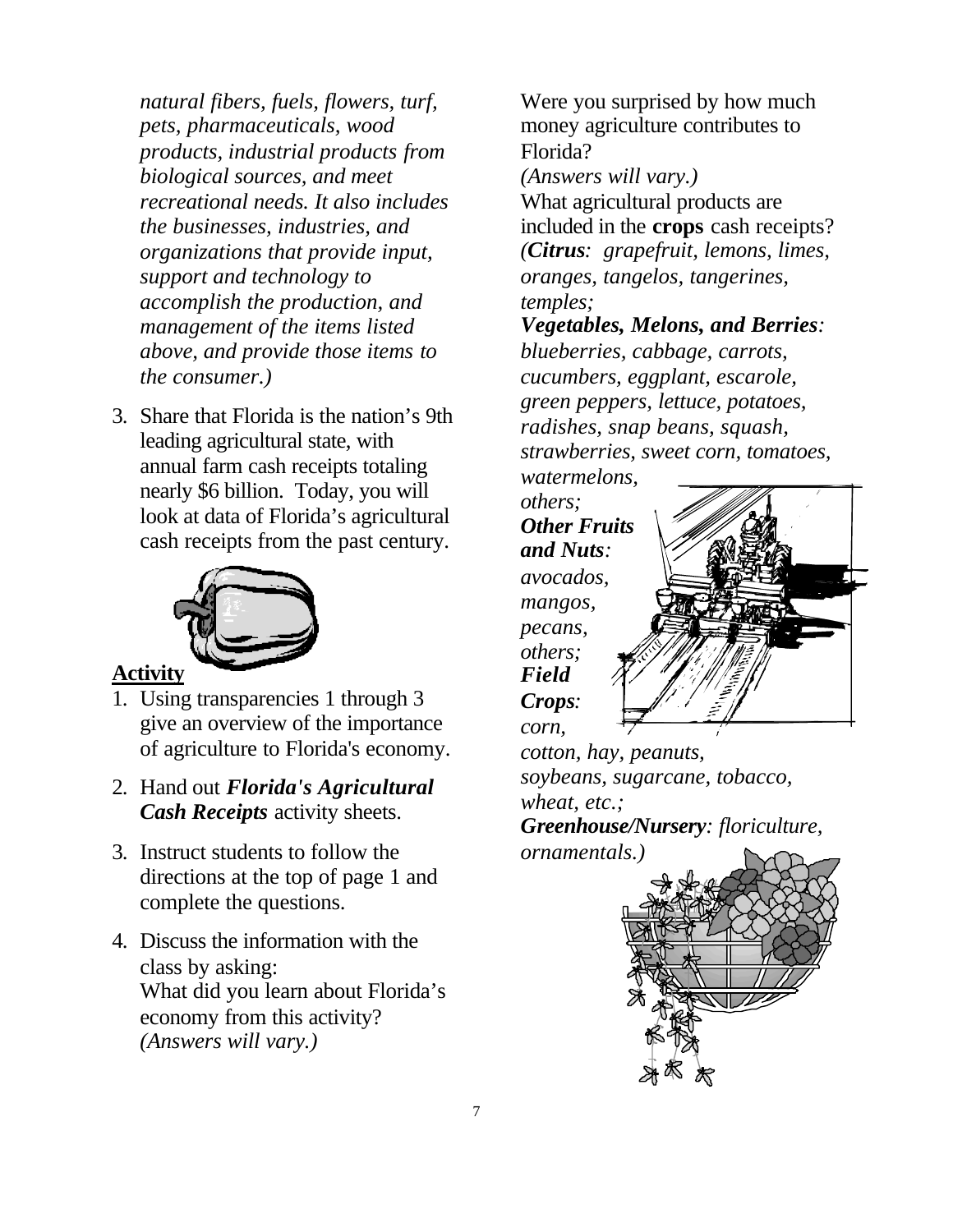What agricultural products are considered part of the **livestock** cash receipts? *(Milk, Cattle/Calves, Poultry, broilers, eggs, others)* 

*Miscellaneous: catfish, hogs, honey, sheep/lambs/wool, others.)*

5. Have the students seek the most current information at the Florida Department of Agriculture and Consumer Services website.

### **Activity Two:**

### **Introduction**

- 1. Ask the class: When you hear the word 'livestock,' what do you think of?
- 2. Make a list on the board of what students consider to be 'livestock.'
- 3. Explain that Florida's livestock industry includes dairy, beef cattle, broiler chickens, laying hens, horses, goats, sheep, aquaculture products, and honey production. Today, you will take a closer look at the contribution of five of these industries to Florida's economy.

#### **Activity**

- 1. Hand out copies of *Florida's Livestock* activity sheet. Make sure the students have pencils, graph paper, rulers, and calculators.
- 2. Instruct students to complete the activity sheet drawing their line graphs on a blank sheet of graph

paper. You may want to stress the importance of titling charts and labeling the x and y-axis.

3. When students finish, discuss the correct answers with them by asking these questions:

What is the largest contributor to livestock cash receipts and what percent did it contribute? (*Milk production, 38.36%)*

By looking at your line graphs, describe the increases or decreases milk had in cash receipts from 1993 to 1998. *(Milk cash receipts had a high in 1996 and saw increases and decreases from 1993-1998, with the low in 1995.)* 

What did your line graph tell you about cattle and calf cash receipts for 1990 to 1995?

*(Cattle and calve cash receipts had a high in 1993, decreasing in 1994, 1995 and 1996; 1997 showed an increase from the previous two years, but receipts decreased again in 1998. The lowest year for income was 1996.)* 

Since cash receipts were lowest in 1996, does that mean production was also lowest in 1996? *(No, Florida still had its largest number of brood cows since 1983 and its second largest calf crop (1.040 million) since 1987. However, declining market prices dropped the total cash receipts to its lowest since 1986 and third lowest*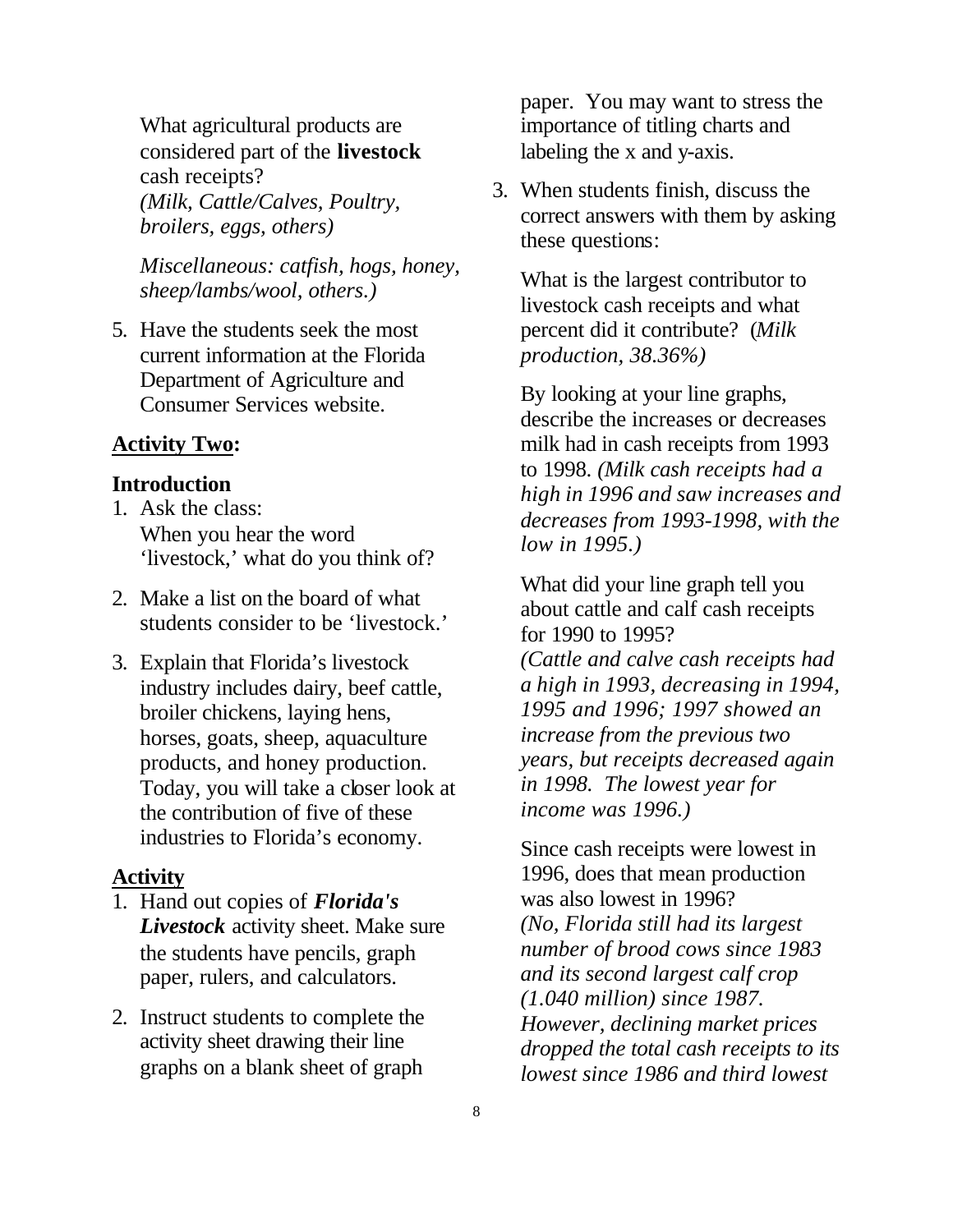*in 15 years. In fact, the average price of Florida calves fell to nearly 71 cents a pound; the lowest in eight years.)*

What does your graph indicate about the cash receipts of chicken and eggs during 1990-1995? *(Chicken and egg cash receipts were relatively steady from 1993 - 1994, with a slight decline in 1994. 1995 and 1996 brought a significant increase. 1997 was a stable year maintaining the increased value of the previous inclines. 1998 saw another increase in the value of receipts.)*

What have the cash receipts for hog production done since 1993? *(Cash receipts for hogs saw a steady decrease from 1993 through 1995, with low cash receipts in 1995. 1996 saw a dramatic increase in cash receipts, almost back to 1993 levels. Then a drastic decline occurred in 1997 and an even steeper decline in 1998.)*

Do you know why cash receipts for hogs continue to decrease? *(Cash receipts continue to decrease due to a decrease in the number of hogs on Florida farms; 1998 produced an all-time low in the number of hogs on farms, beating the previous all-time low in 1995.)*

How have the cash receipts for honey fluctuated over the six-year span indicated?

*(Honey saw a decrease in 1994, but honey value rose in 1995 and rose dramatically in 1996 to see a steep drop in 1997, with the low coming in 1994. 1998 saw an increase from the previous year, but did not bring the receipts back to the 1996 levels.)* 



### If you

produced a pie graph for each of these years from 1993 - 1998, how much would they differ? *(They would differ slightly in some cases and greatly in others. Only milk would remain relatively stable.)*

Why do these figures vary so much from year to year*? (weather, market prices, producer decisions that affect supply)*

### **Activity Three:**

### **Introduction**

1. Ask the class:

How many of you like peanuts? What type of products are peanuts used to make? *(Answers will vary.)*

Do you know in what products soybeans are used? *(cooking oil, tofu, candy bars, soy sauce, high protein drinks and bars, etc.)*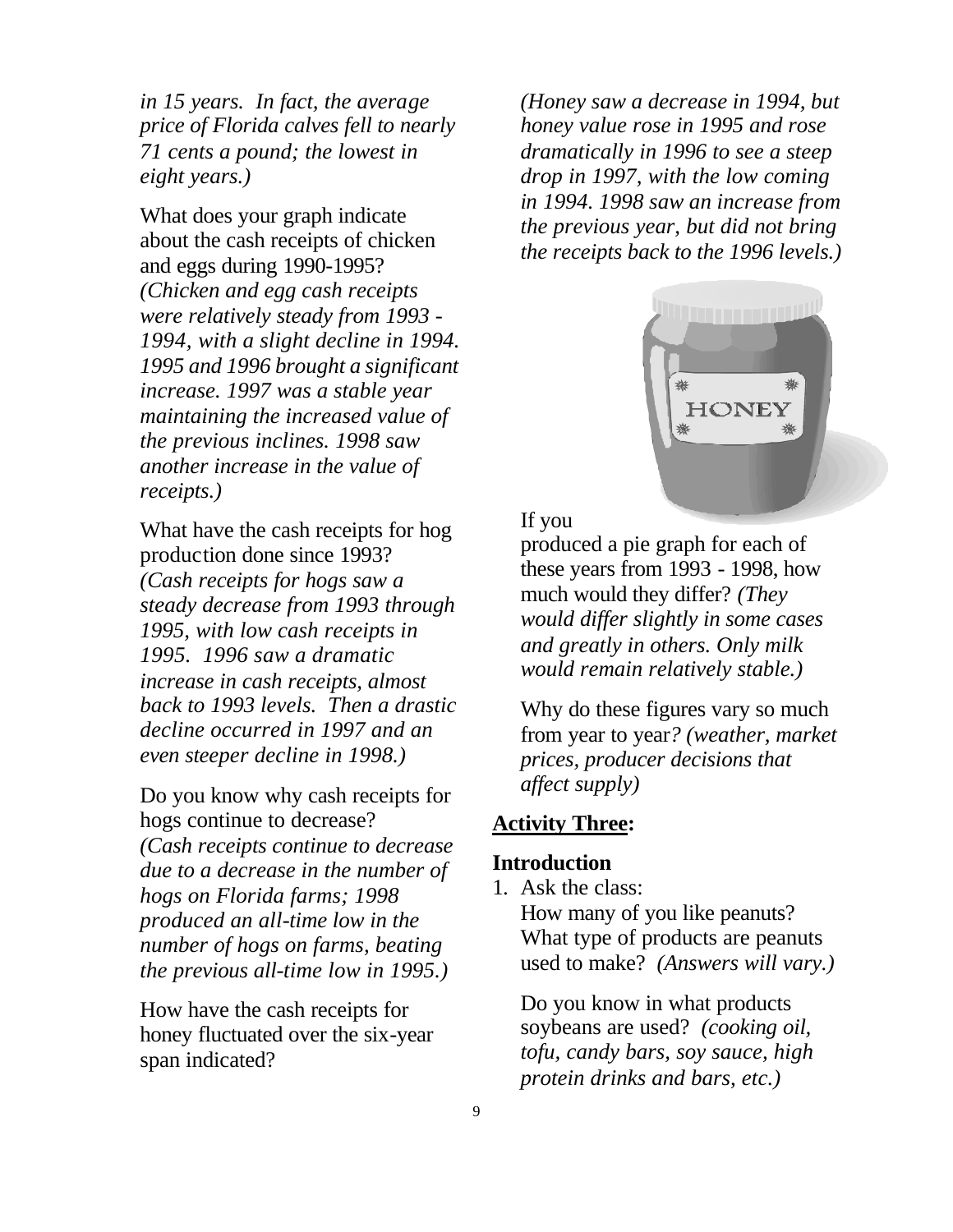How about sugarcane, what are some of the products in which you can find sugarcane? *(any product that contains sucrose)*

2. These crops, plus several more, make up Florida's field crops. Florida's field crops are the following: corn, cotton, hay, peanuts, soybeans, sugarcane, tobacco, and wheat. Today you will look at the value some of these field crops bring to Florida's agriculture.

### **Activity**

1. Hand out *Florida's Field Crops* activity sheet.



Make sure students have calculators, paper and pencils.

- 2. Instruct students to complete section **A** by finding the missing information in the tables that show the production of peanuts, cotton, corn, and sugarcane.
- 3. Next have them create graphs as instructed in section **B**; then have them answer the questions found in section **C**.
- 4. Review and discuss the correct answers with students by asking these questions:

What distinguishes field crops from other vegetable crops? *(Field crops are row crops that are processed into many other products.)*

Why is corn considered a field crop*? (Corn is grown as silage that is fed to cattle or grown for grain, which is used in a variety of products, including cattle, horse and hog feed, and human products, such as taco shells, corn flakes, and tortilla chips.)*

What did the graphs show you about the crop value of corn and the production of peanuts from 1993- 1998? *(Answers will vary.)*

### **Alternatives or Variations:**

- 1. Have the students research a single commodity using the Internet and the Florida Department of Agriculture and Consumer Services Website listed in the reference section, and write a report on its significance to Florida's economy, graph the last several years of production and include facts important to its future in Florida.
- 2. Have the students create graphs and charts on single commodities from the data given. Manipulate it in various ways.
- 3. Challenge students to decide what they would eat or wear if there was no agriculture industry.
- 4. Instruct students to write a creative, grade-level appropriate, story describing how they would picture the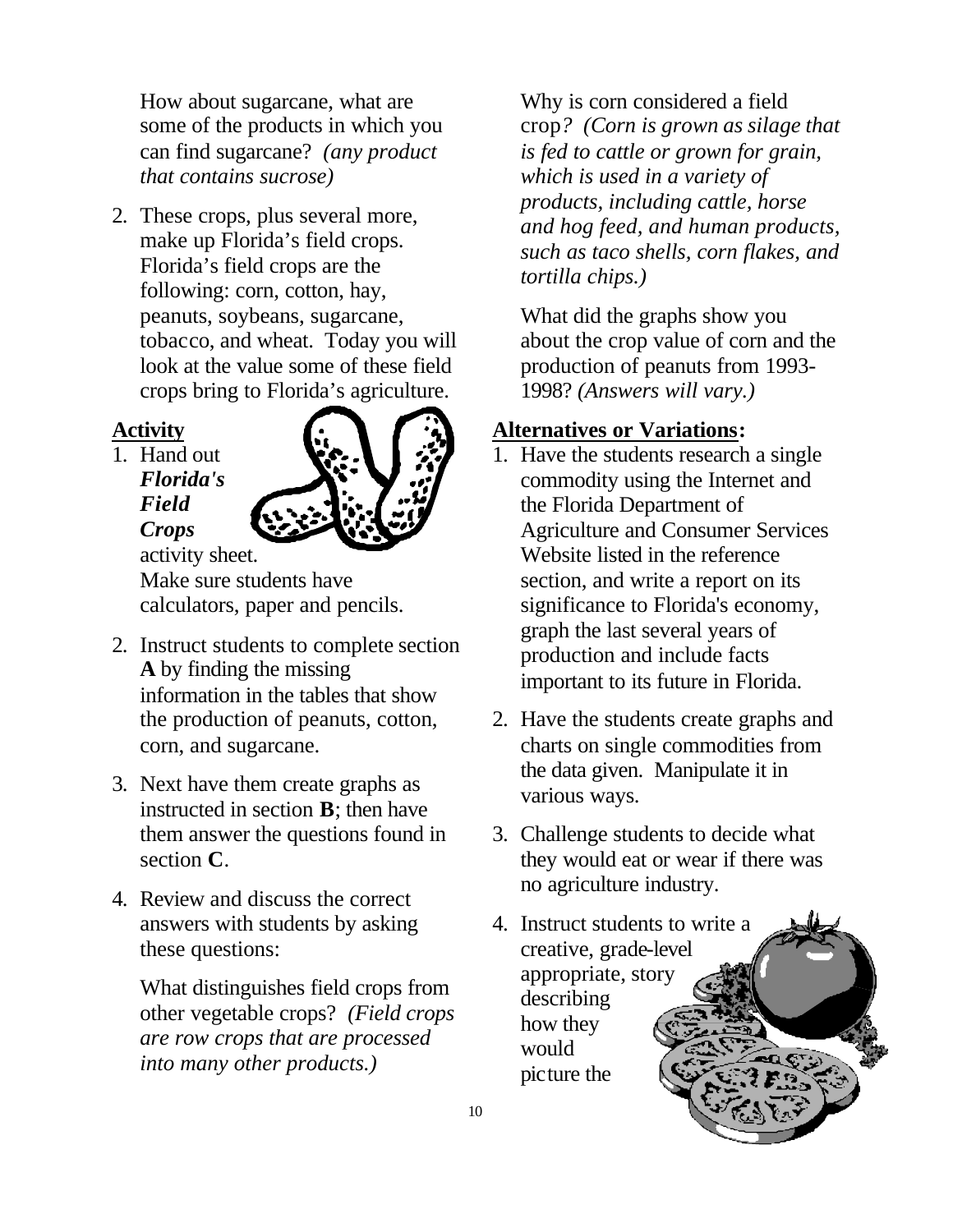state of Florida without agriculture.

5. Have students research to find the field crops that are grown in their county and nearby counties and write a report, complete with graphs.

### **Evaluation Options:**

- 1. Utilize the completion and accuracy of assigned work to assess understanding of content and ability to perform operations.
- 2. Select a set of data from one of the charts, have students create the most appropriate graph to display the information for easy comprehension.
- 3. Have students research the most current data at the Florida Department of Agriculture and Consumer Services website and create a report on the current trends of Florida's agricultural production.



#### **Resources**:

1. The Florida Department of Agriculture and Consumer Services, at The Capitol, Level 10, Tallahassee, Florida, 32399-0810.

Website http://www.fl-ag.com can provide most up-to-date statistics.

2. National Agricultural Statistics Service (NASS) of the United States Department of Agriculture (USDA) can provide additional information and comparisons to other states and countries. They can be accessed through the Florida Department of Agriculture and Consumer Services website or directly through http://www.nass.usda.gov/fl, once at the site, select publications and then the commodity you seek.

### **Notes:**



Florida Ag in the Classroom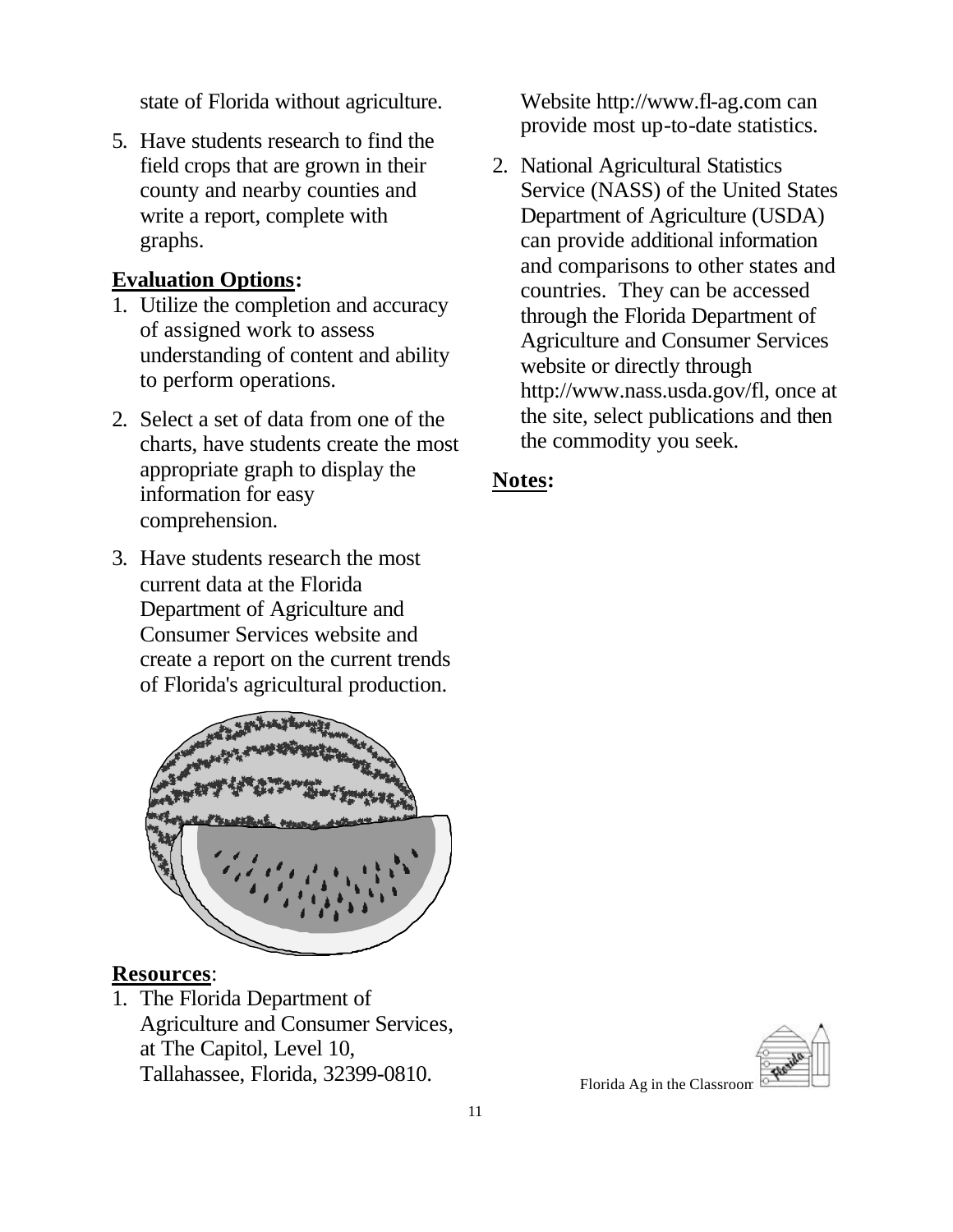# **Agriculture in Florida**<sup>\*</sup>

# **9th Ranked State in Overall Agricultural Production**

# **1st Ranked State in Citrus Production**

# **2nd Ranked State in Production of Vegetables**

# **2nd Ranked State in Production of Horticultural Products**

# **4th Ranked State in the Production of All Agricultural Crops**

# **\$6.68 Billion Sales of Agricultural Products**



\* 1999 Florida Agriculture Facts, Florida Department of Agriculture Florida Ag in the Classroom

l

12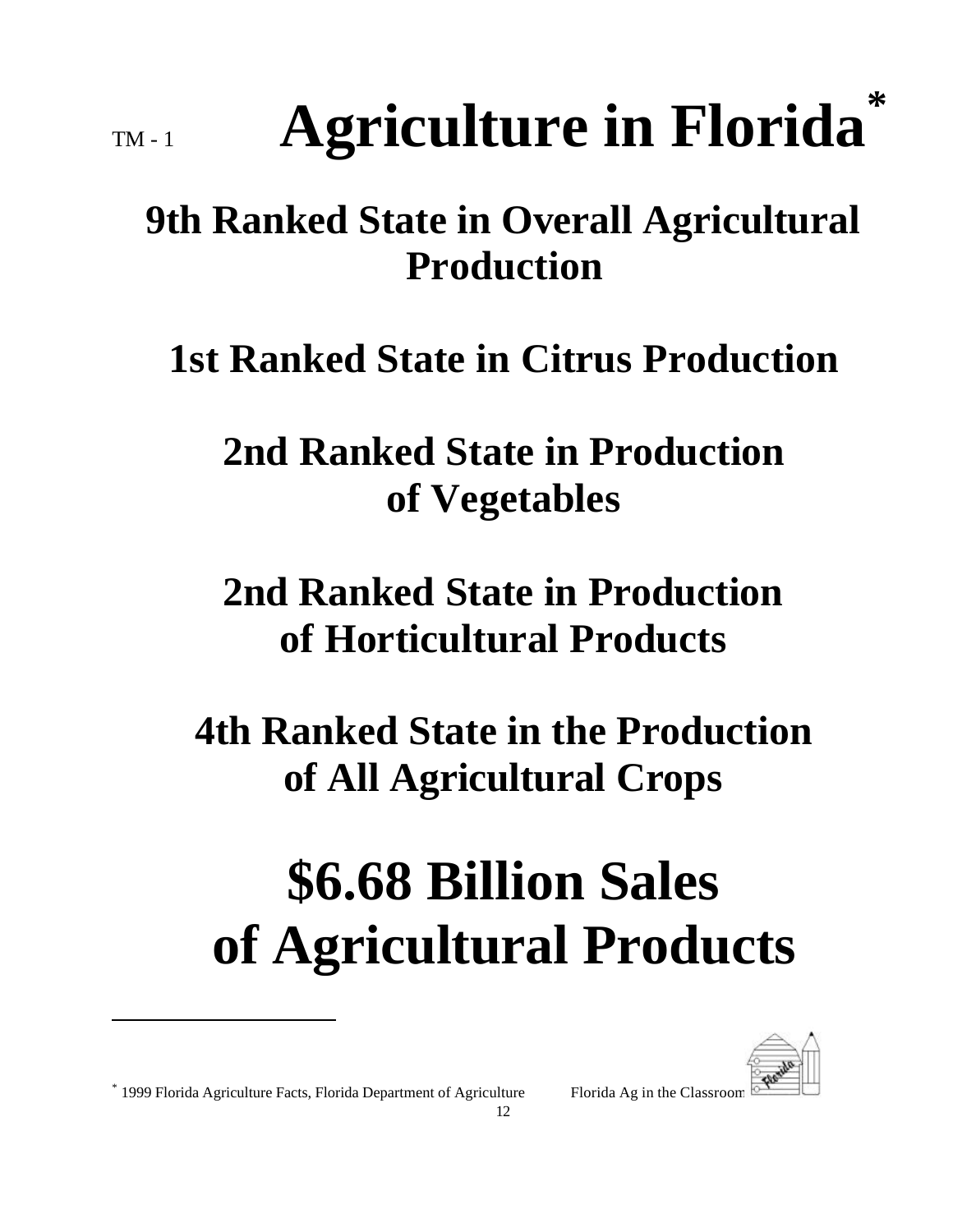# **Florida led the nation in the production of: Bell Peppers Cut Ferns Eggplants Escarole/Endive Foliage Fresh Cucumbers Fresh Squash Fresh Snap Beans Fresh Tomatoes Gladioli Grapefruit Houseplants Oranges Radishes Sugarcane Sweet Corn Tangelos Tangerines Tropical Fish**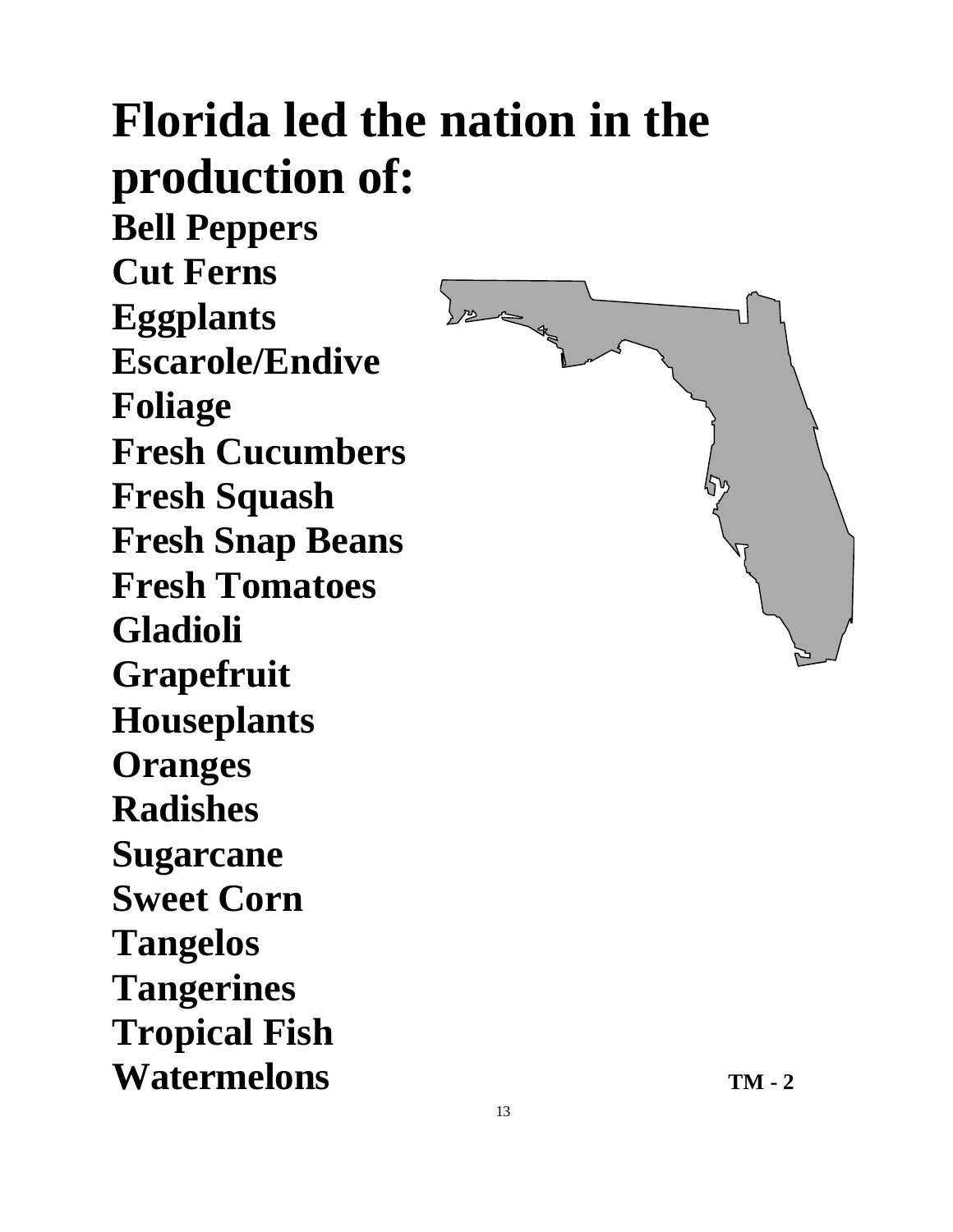**Florida Produced More Than: 100% of the Nation's Tangelos 100% of the Nation's Temple Oranges 95% of the Nation's Tropical Fish 70% of the Nation's Eggplant 68% of the Nation's Oranges 64% of the Nation's Grapefruit 64% of the Nation's Escarole/Endive 53% of the Nation's Sugar Cane 52% of the Nation's Bell Peppers 20% of the Nation's Fresh Vegetables** TM-3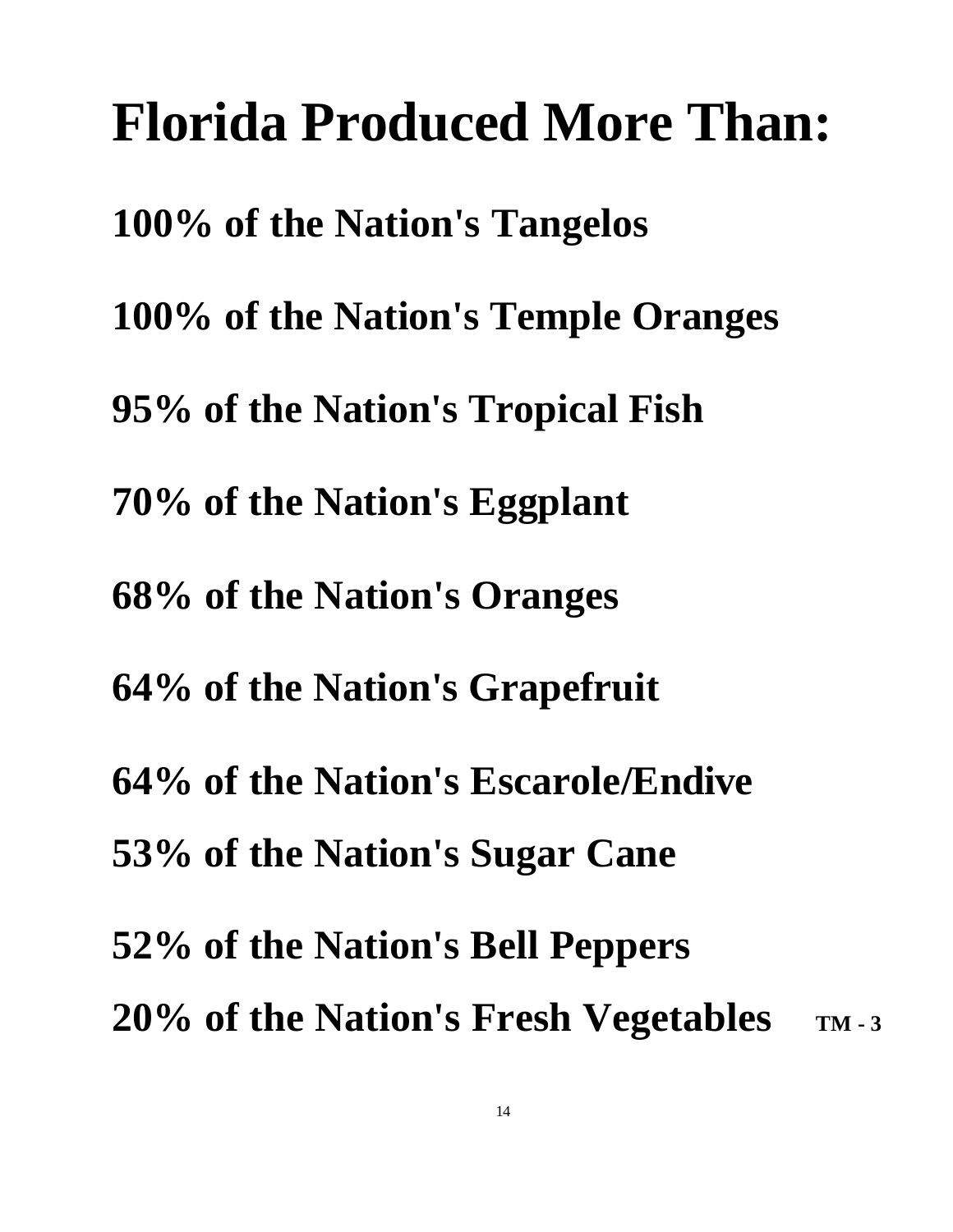

l

**Florida's Agricultural Cash Receipts\***

|      | by Years           |                 |                   |
|------|--------------------|-----------------|-------------------|
| Year | <b>Total Crops</b> | <b>Total</b>    | <b>Total Cash</b> |
|      |                    | Livestock       | <b>Receipts</b>   |
| 1998 | \$5,354,616,000    | \$1,331,740,000 | \$6,696,356,000   |
| 1997 | \$5,115,136,000    | \$1,324,880,000 | \$6,441,016,000   |
| 1996 | \$5,079,841,000    | \$1,228,739,000 | \$6,308,580,000   |
|      |                    |                 |                   |
| 1995 | \$4,850,299,000    | \$1,134,378,000 | \$5,984,667,000   |
| 1994 | \$4,854,453,000    | \$1,194,603,000 | \$6,049,056,000   |
| 1993 | \$4,866,884,000    | \$1,211,505,000 | \$6,078,389,000   |
| 1992 | \$4,973,212,000    | \$1,165,874,000 | \$6,140,095,000   |
| 1991 | \$4,972,810,000    | \$1,171,626,000 | \$6,144,436,000   |
|      |                    |                 |                   |
| 1990 | \$4,442,594,000    | \$1,258,961,000 | \$5,701,555,000   |
| 1989 | \$5,021,374,000    | \$1,218,705,000 | \$6,240,079,000   |
| 1988 | \$4,688,987,000    | \$1,146,040,000 | \$5,835,027,000   |
| 1987 | \$4,207,362,000    | \$1,100,854,000 | \$5,308,216,000   |
| 1986 | \$3,747,156,000    | \$1,030,336,000 | \$4,777,492,000   |
|      |                    |                 |                   |
| 1985 | \$3,762,770,000    | \$1,030,336,000 | \$4,793,106,000   |
| 1984 | \$3,631,205,000    | \$1,098,633,000 | \$4,729,838,000   |
| 1983 | \$3,536,267,000    | \$1,078,395,000 | \$4,614,662,000   |
| 1982 | \$3,309,638,000    | \$1,018,326,000 | \$4,327,964,000   |
| 1981 | \$3,254,345,000    | \$1,026,286,000 | \$4,280,631,000   |
|      |                    |                 |                   |
| 1980 | \$3,116,101,000    | \$945,832,000   | \$4,061,933,000   |
| 1979 | \$2,854,515,000    | \$1,001,311,000 | \$3,855,826,000   |
| 1978 | \$2,588,238,000    | \$849,558,000   | \$3,437,796,000   |
| 1977 | \$1,875,359,000    | \$748,555,000   | \$2,623,914,000   |

**\* Source: USDA Economic Research and 1996 Florida Agricultural Facts (Does not include forestry or seafood/aquaculture products.)**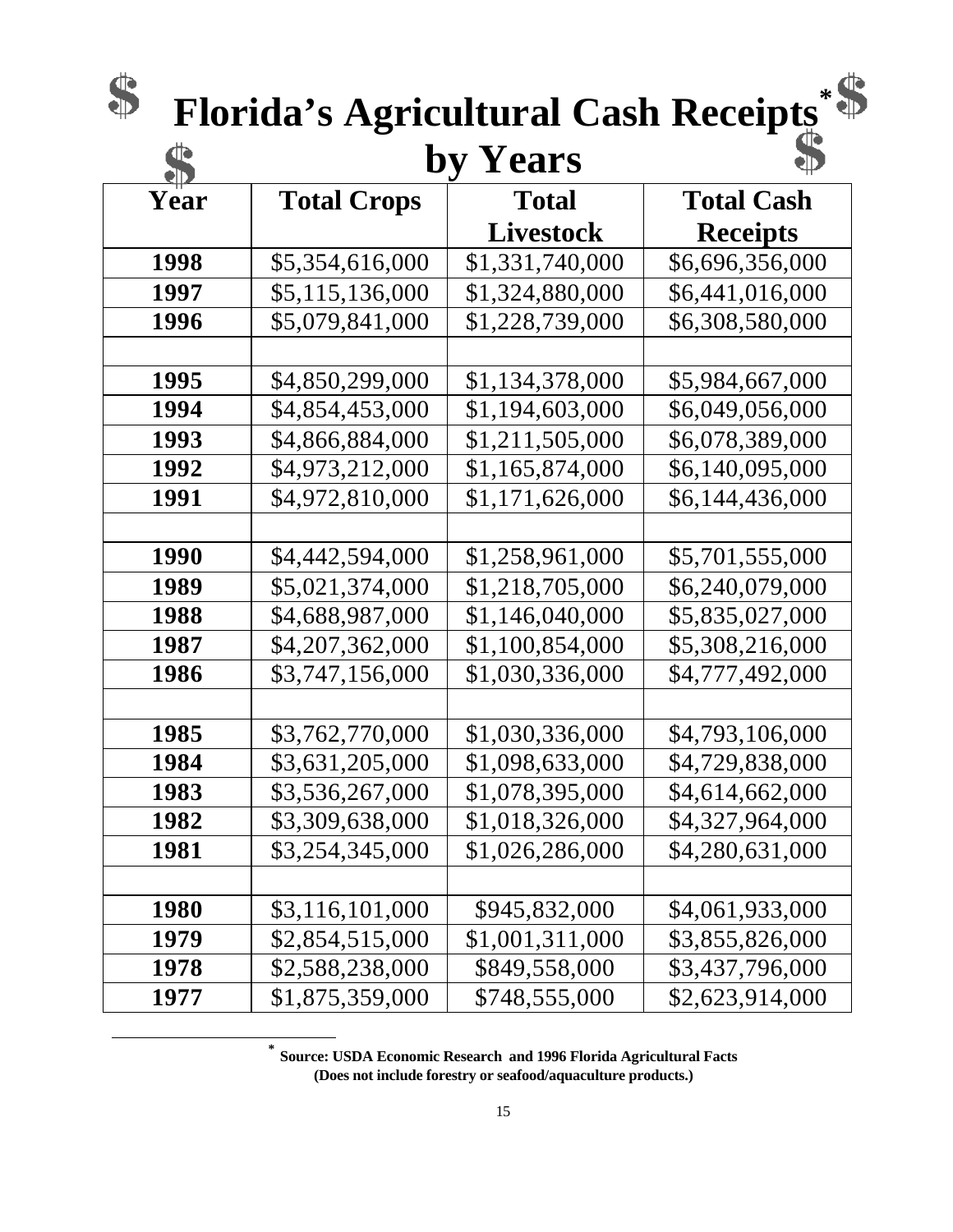| 1976 | \$1,842,627,000 | \$682,643,000 | \$2,525,270,000 |
|------|-----------------|---------------|-----------------|
|      |                 |               |                 |
| 1975 | \$1,867,875,000 | \$623,250,000 | \$2,491,125,000 |
| 1974 | \$1,606,463,000 | \$543,582,000 | \$2,150,045,000 |
| 1973 | \$1,442,362,000 | \$603,814,000 | \$2,046,176,000 |
| 1972 | \$1,219,336,000 | \$467,434,000 | \$1,686,635,000 |
| 1971 | \$1,051,042,000 | \$407,325,000 | \$1,458,367,000 |
|      |                 |               |                 |
| 1970 | \$902,877,000   | \$402,525,000 | \$1,305,402,000 |
| 1969 | \$948,975,000   | \$382,874,000 | \$1,221,849,000 |
| 1968 | \$881,738,000   | \$323,705,000 | \$1,205,443,000 |
| 1967 | \$810,235,000   | \$320,271,000 | \$1,130,506,000 |
| 1966 | \$734,805,000   | \$302,566,000 | \$1,037,371,000 |
|      |                 |               |                 |
| 1965 | \$737,418,000   | \$249,505,000 | \$986,923,000   |
| 1964 | \$762,393,000   | \$220,975,000 | \$983,368,000   |
| 1963 | \$675,717,000   | \$224,740,000 | \$900,457,000   |
| 1962 | \$647,870,000   | \$213,423,000 | \$861,293,000   |
| 1961 | \$649,933,000   | \$207,709,000 | \$857,642,000   |
|      |                 |               |                 |
| 1960 | \$550,348,000   | \$210,472,000 | \$760,820,000   |
| 1950 | \$249,514,000   | \$85,387,000  | \$338,645,000   |
| 1940 | \$61,069,000    | \$18,966,000  | \$80,431,000    |
| 1930 | \$63,458,000    | \$18,558,030  | \$82,897,000    |
| 1920 | \$70,278,000    | \$16,512,000  | \$35,061,000    |
| 1905 | \$18,549,000    | \$16,512,000  | \$35,061,000    |





Florida Ag in the Classroom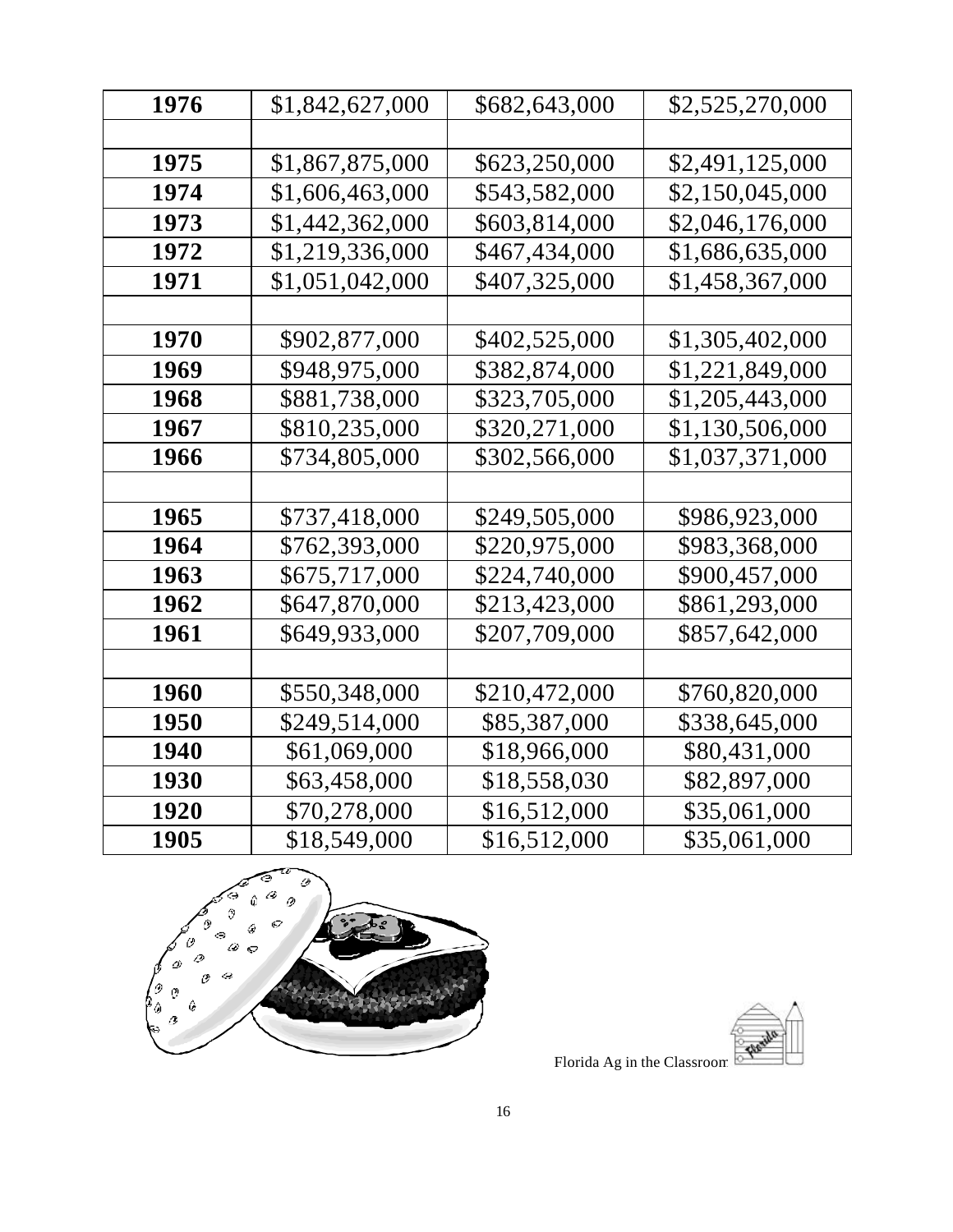**Name** 

\_\_\_\_\_\_\_\_\_\_\_



# **Florida's Cash Receipts**

Refer to the table of *Florida Cash Receipts By Years,* and develop graphs to answer the questions below and follow the directions given.

- 1) What dollar amount was the cash receipt total for crops closest to in 1905? a) 18 thousand b) 18 billion c) 18 million d) 18 hundred
- 2) Use graph paper to draw a line graph of the cash receipts for crops in the following years: 1965, 1970, 1975, 1980, 1985, 1990, 1995, 1998
- 3) According to your graph, which year had the largest cash receipts?
- 4) Which year had the lowest cash receipts? \_\_\_\_\_\_\_\_\_\_\_\_\_\_
- 5) Referring back to the table, approximately how much more were crops sold for in 1989 than in 1995?
	- a) 300 billion b) 300 million c) 3 million d) 300 thousand
- 6) Also in the table, what number was the cash receipt total for livestock closest to in 1980?
	- a) 950 thousand b) 900 million c) 900 billion d) 950 million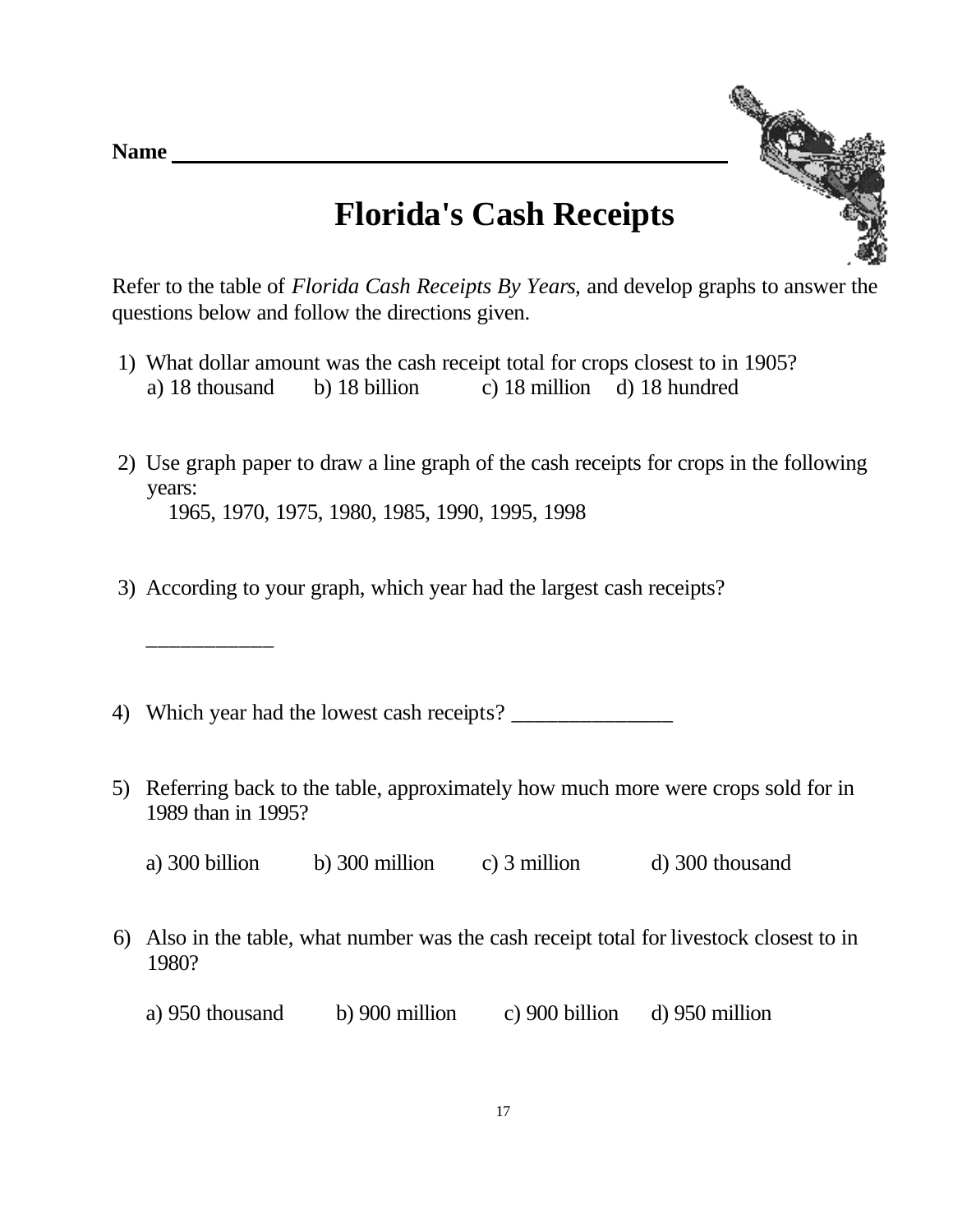7) What number was the cash receipt total for livestock closest to 10 years later?

a) 100 million b) 1 billion c) 100 billion d) 1 million

- 8) Use graph paper to draw a histogram of livestock cash receipts, every five years, starting with 1965 and ending with 1995, and add 1998 or the latest year for which there are data.
- 9) Which year, according to your graph, had the most livestock cash receipts?

\_\_\_\_\_\_\_\_\_\_\_ The least? \_\_\_\_\_\_\_\_\_\_\_

10) Referring once again to the table, in 1975 livestock cash receipts were just over \$600 million. In what year, during the 70s, were livestock cash receipts at their peak?

11) What were cash receipts closest to during this peak year?

| a) 1 billion | b) $100$ million | c) 1 million | $d)$ 1 |
|--------------|------------------|--------------|--------|
|--------------|------------------|--------------|--------|

00 billion





Florida Ag in the Classroom



\_\_\_\_\_\_\_\_\_

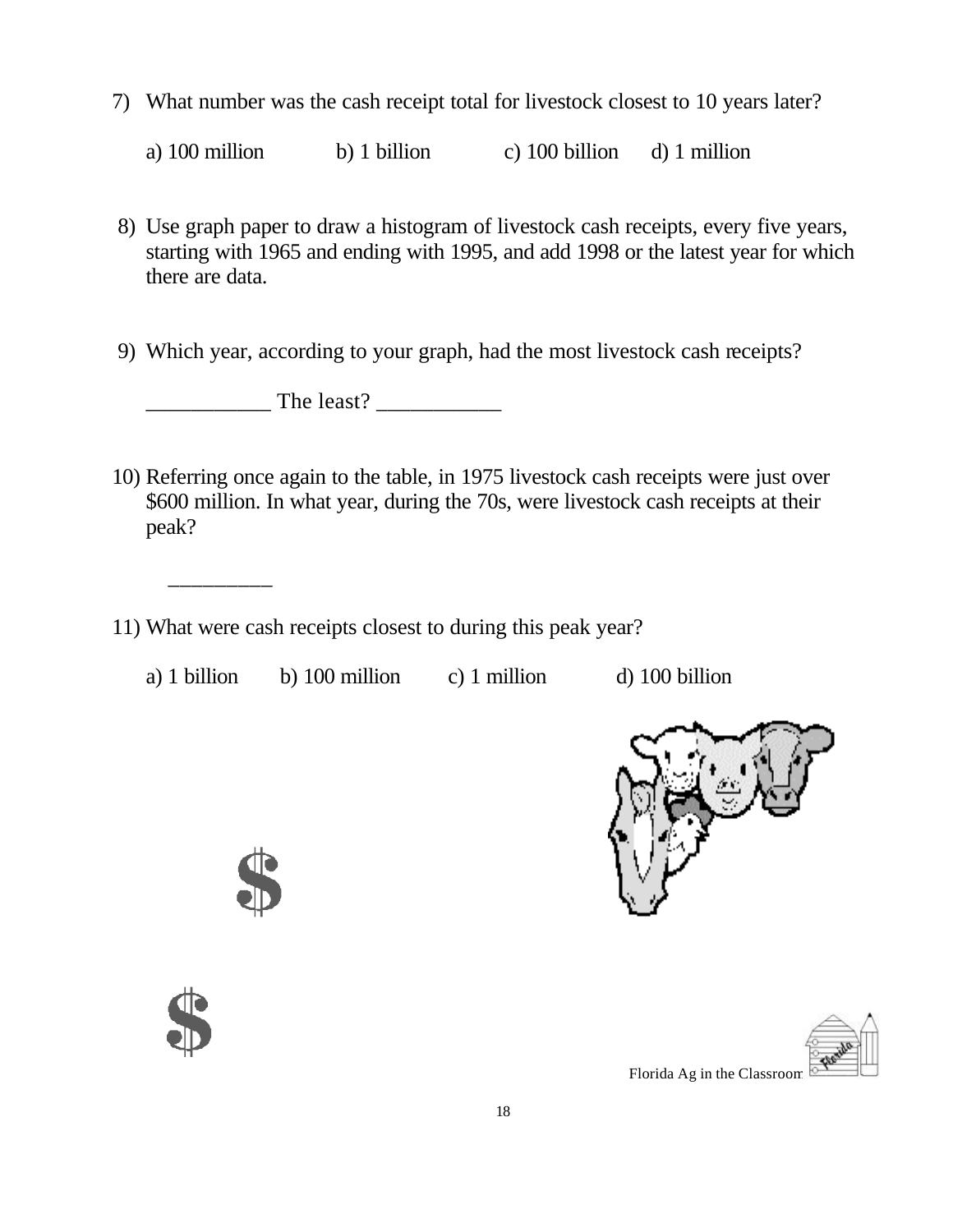# **Florida's Agricultural Cash Receipts Answer Key**

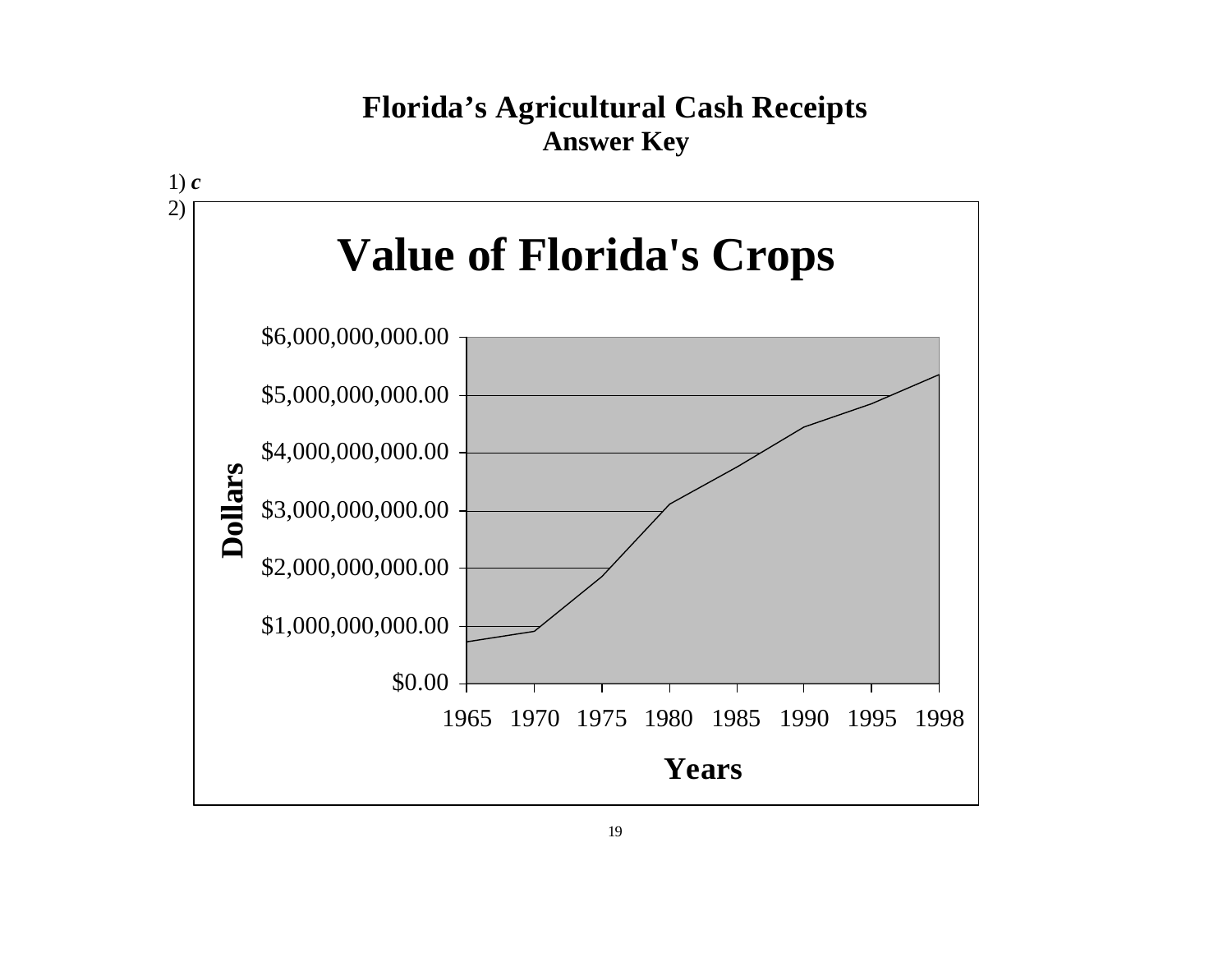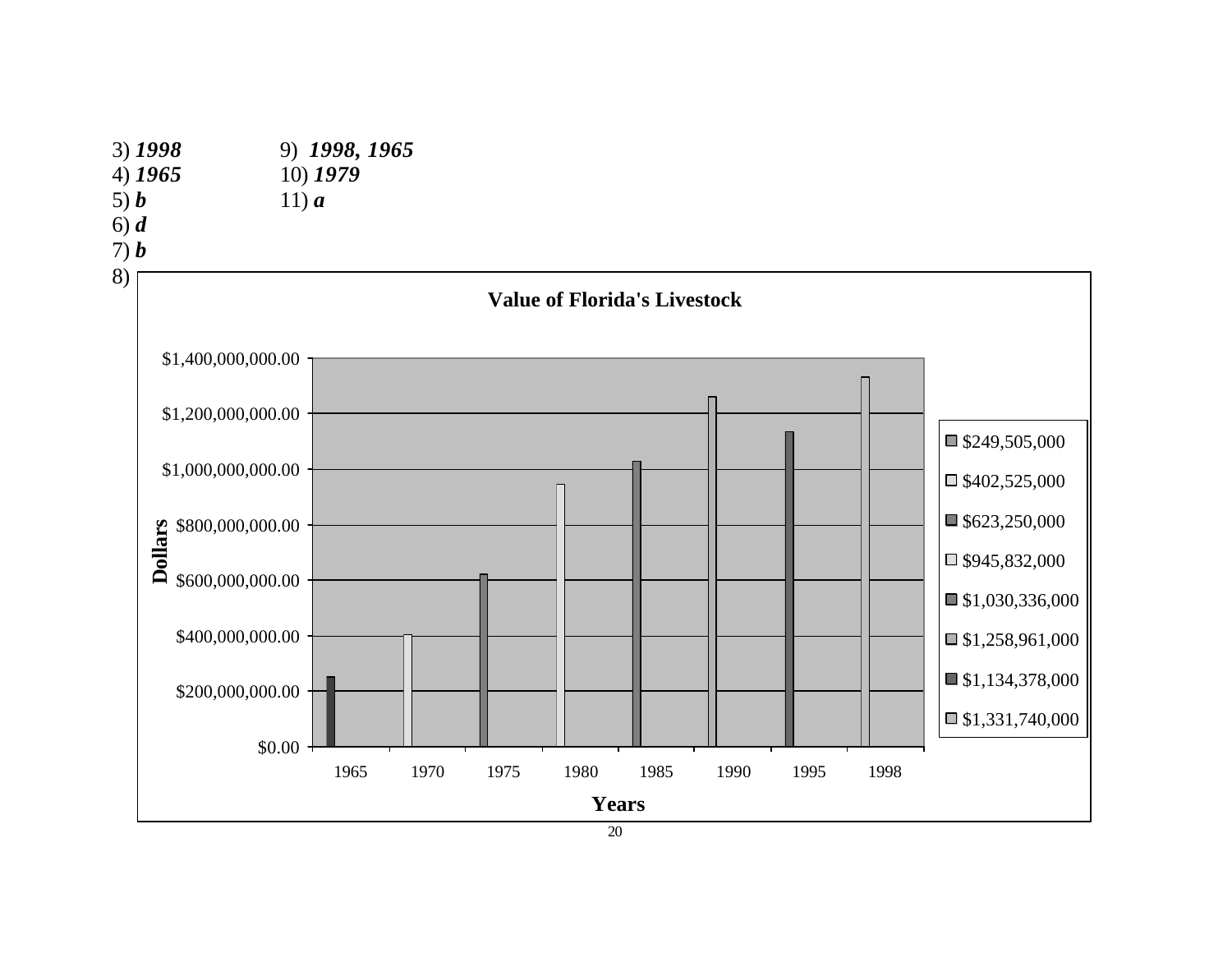# Florida's Livestock



### **Livestock and Products Cash Receipts**

|      |               | <b>Cattle</b> | <b>Chickens</b> |              |              |
|------|---------------|---------------|-----------------|--------------|--------------|
| Year | <b>Milk</b>   | & Calves      | & Eggs          | <b>Hogs</b>  | <b>Honey</b> |
| 1998 | \$423,878,000 | \$293,327,000 | \$367,313,000   | \$5,772,000  | \$14,426,000 |
| 1997 | \$407,880,000 | \$312,828,000 | \$353,828,000   | \$11,883,000 | \$11,738,000 |
| 1996 | \$431,280,000 | \$217,008,000 | \$353,811,000   | \$14,441,000 | \$21,672,000 |
| 1995 | \$363,528,000 | \$289,802,000 | \$314,537,000   | \$11,581,000 | \$12,659,000 |
| 1994 | \$408,408,000 | \$335,836,000 | \$290,905,000   | \$12,399,000 | \$9,080,000  |
| 1993 | \$385,503,000 | \$362,495,000 | \$298,121,000   | \$15,106,000 | \$11,300,000 |
| 1992 | \$401,700,000 | \$343,168,000 | \$259,678,000   | \$13,126,000 | \$12,126,000 |
| 1991 | \$372,947,000 | \$363,351,000 | \$276,398,000   | \$17,304,000 | \$9,898,000  |
| 1990 | \$421,007,000 | \$390,561,000 | \$276,398,000   | \$20,558,000 | \$10,332,000 |

- 1. Use the data in the table above to draw 5 line graphs showing the variances in cash receipts from 1990 to 1998, for milk, cattle & calves, chicken & eggs, hogs, and honey. (Note: the values on your y-axis will vary for each chart.) Make sure you included a title for your graph and labels for the x-axis and the y-axis.
- 2. Use this circle to create a pie graph showing what percent milk, cattle & calves, chicken & eggs, hogs, and honey are of the total livestock cash receipts for 1998. (Note: you must find the total cash receipts for 1998 before you can determine the individual percents.) Florida Ag in the Classroom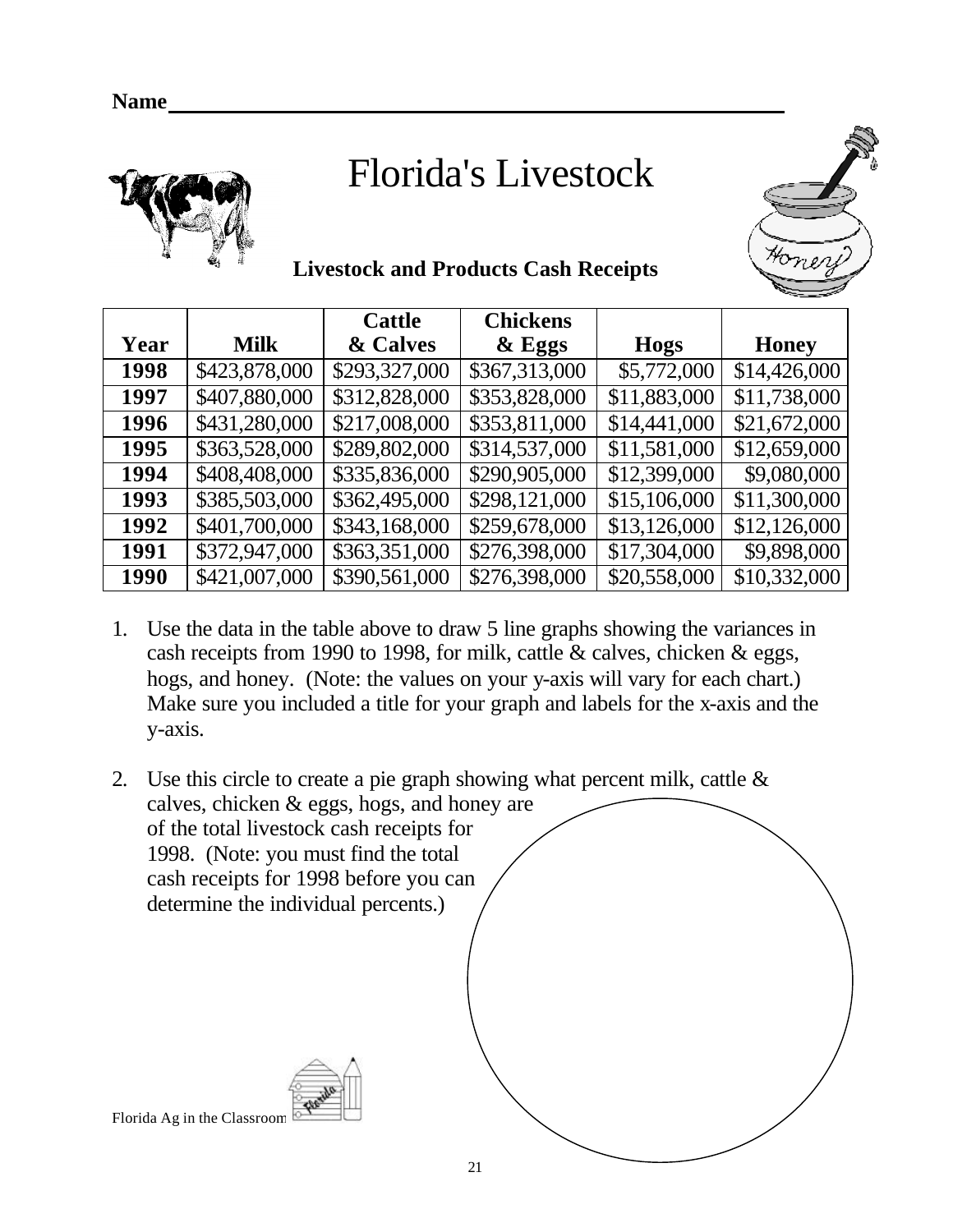# **Florida's Livestock Answer Key**



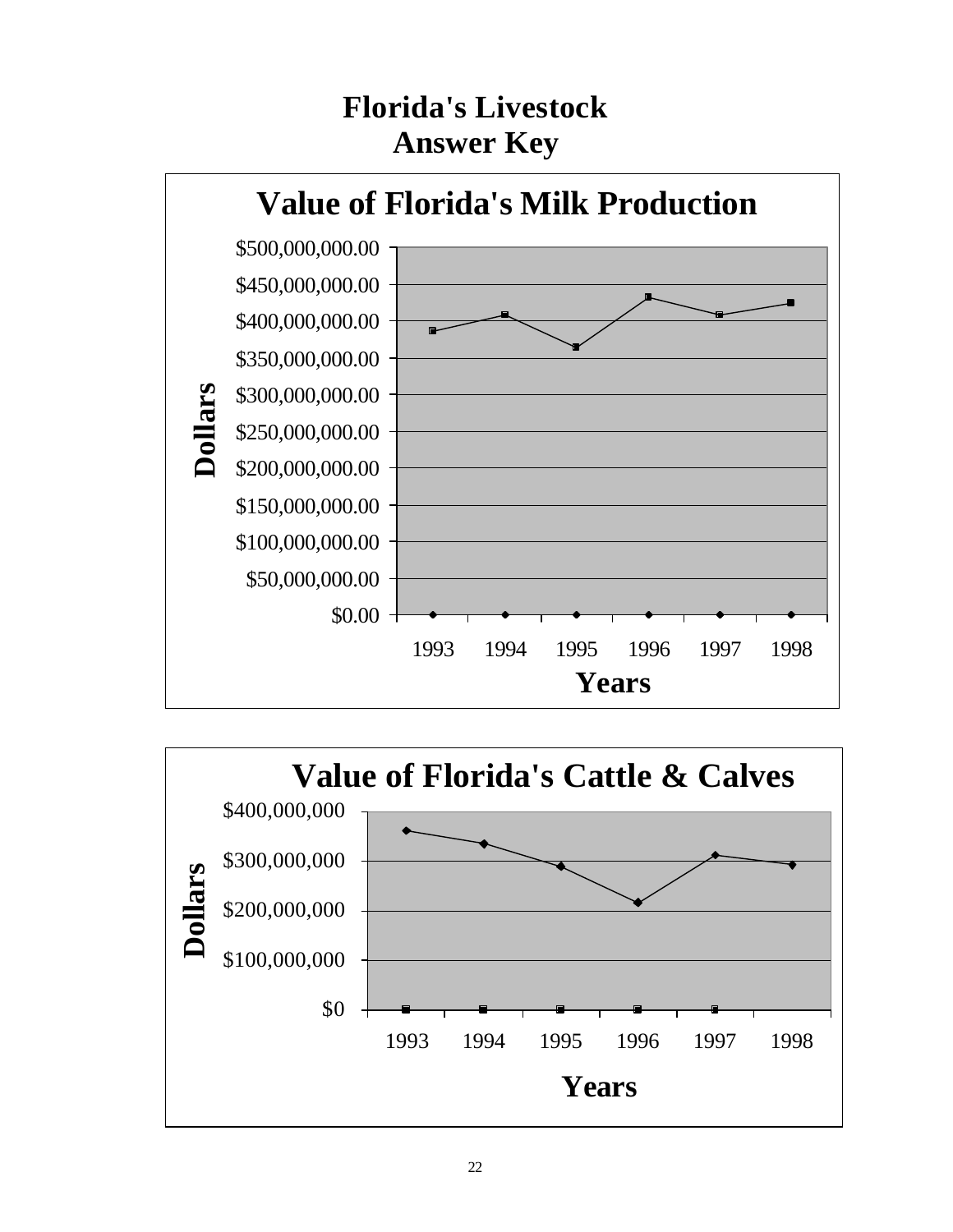

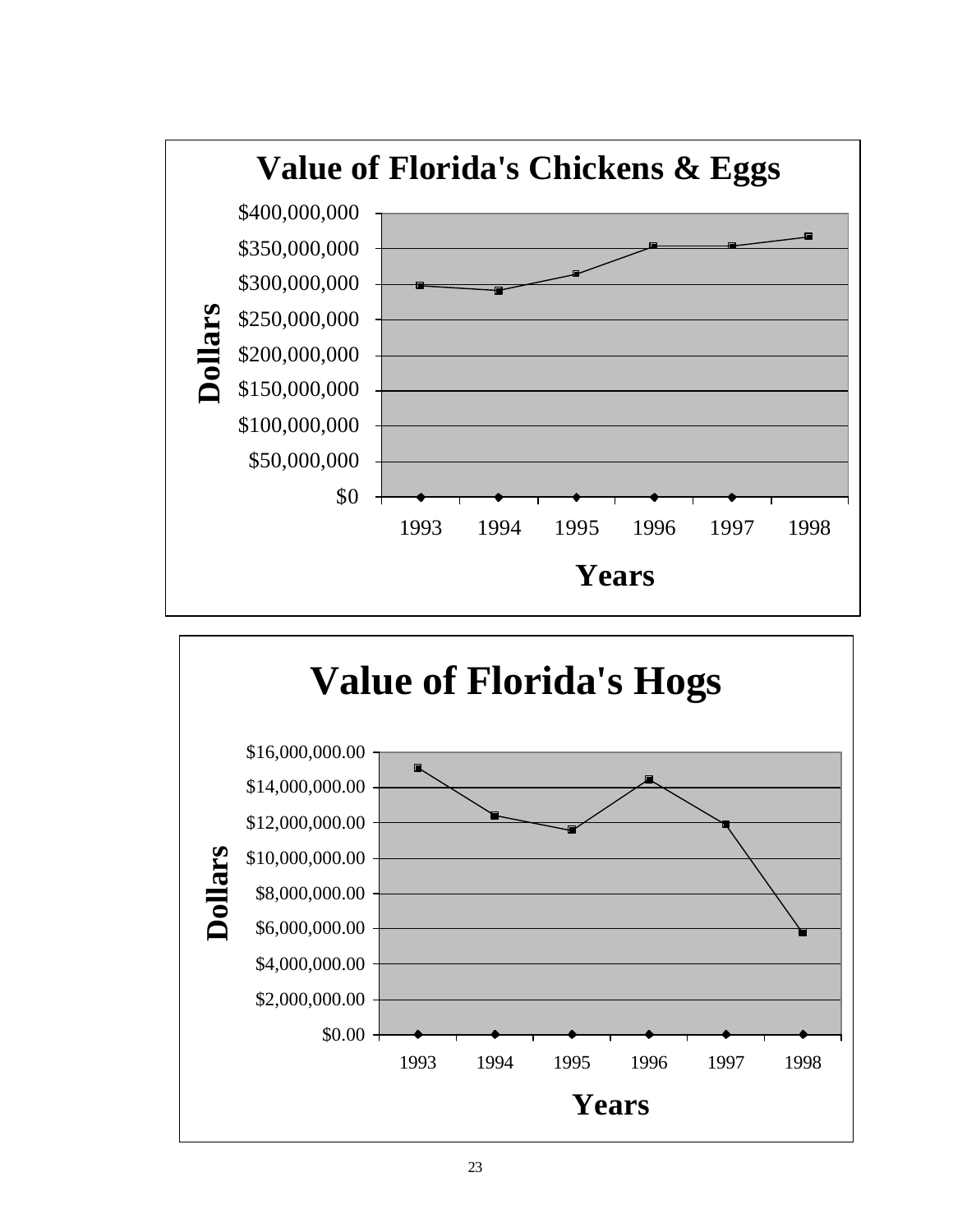

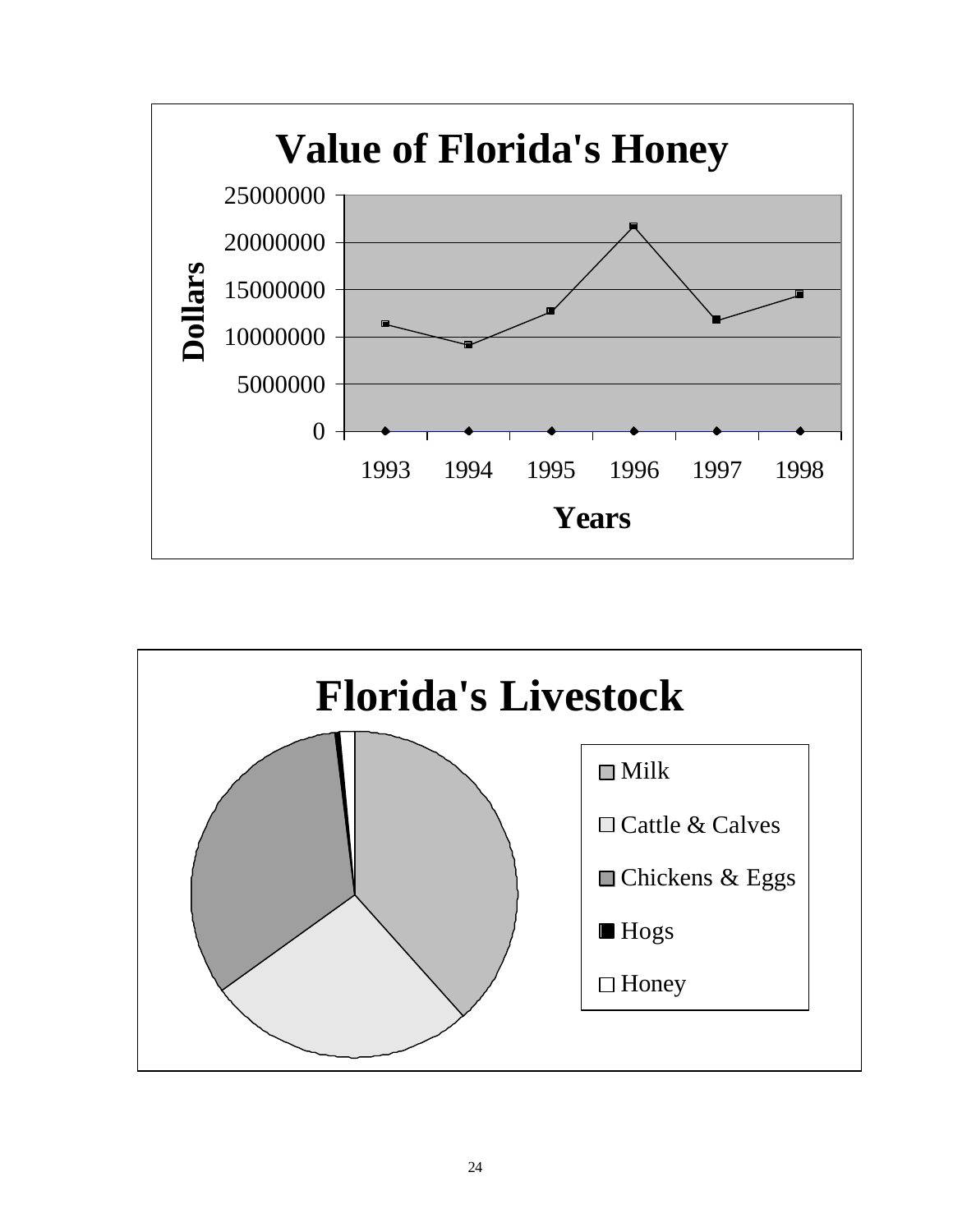# **Florida's Field Crops**

The tables below indicate the production of four of Florida's leading field crops. Each table is missing information. Determine what numbers you would multiply or divide to fill in the shaded boxes with the correct data. (Hint: [harvested acres X yield = production] & [production X value = crop value])

|      | 1 canut 1 i ouucuon anu |          |                   |              |                   |  |
|------|-------------------------|----------|-------------------|--------------|-------------------|--|
| Year | <b>Harvested</b>        | Yield    | <b>Production</b> | <b>Price</b> | <b>Crop Value</b> |  |
|      | <b>Acres</b>            | (pounds) | (pounds)          | Per          |                   |  |
|      |                         |          |                   | <b>Pound</b> |                   |  |
| 1998 | 90,000                  | 2,590    |                   | \$0.25       | \$57,343,000      |  |
| 1997 |                         | 2,715    | 228,060,000       | \$0.28       | \$63,857,000      |  |
| 1996 | 82,000                  |          | 236,160,000       | \$0.28       | \$66,361,000      |  |
| 1995 | 81,000                  |          | 193,590,000       | \$0.27       | \$52,463,000      |  |
| 1994 | 84,000                  | 2,470    |                   | \$0.28       | \$58,302,000      |  |
| 1993 | 84,000                  | 2,320    | 194,880,000       |              | \$57,684,000      |  |
| 1992 | 77,000                  | 2,630    | 202,510,000       | \$0.28       |                   |  |
| 1991 |                         | 2,370    | 279,660,000       | \$0.26       | \$73,551,000      |  |
| 1990 | 100,000                 | 2,340    | 234,000,000       |              | \$70,200,000      |  |

### **Peanut Production and Value**

### **Corn (Grain) Production and Value**

| Year   | <b>Harvested</b> | <b>Yield</b> | <b>Production</b> | <b>Value</b> | <b>Crop Value</b> |
|--------|------------------|--------------|-------------------|--------------|-------------------|
|        | Acres            | (bushel)     | (bushel)          | (bushel)     |                   |
| 1998** |                  | 62           | 3,410,000         | \$2.30       | \$7,843,000       |
| 1997*  | 75,000           |              | 6,000,000         | \$2.90       | \$17,400,000      |
| 1996   | 112,000          | 88           |                   | \$3.80       | \$37,453,000      |
| 1995*  | 60,000           | 90           | 5,400,000         |              | \$17,280,000      |
| 1994   | 80,000           | 85           | 6,800,000         | \$2.40       |                   |
| 1993   | 100,000          | 65           |                   | \$2.55       | \$16,575,000      |
| 1992   | 110,000          |              | 8,250,000         | \$2.30       | \$18,975,000      |
| 1991   | 75,000           | 68           | 5,100,000         | \$2.60       |                   |
| 1990   |                  | 71           | 5,325,000         | \$2.70       | \$14,378,000      |

**\* Storm damaged crops \*\* Drought damaged crops**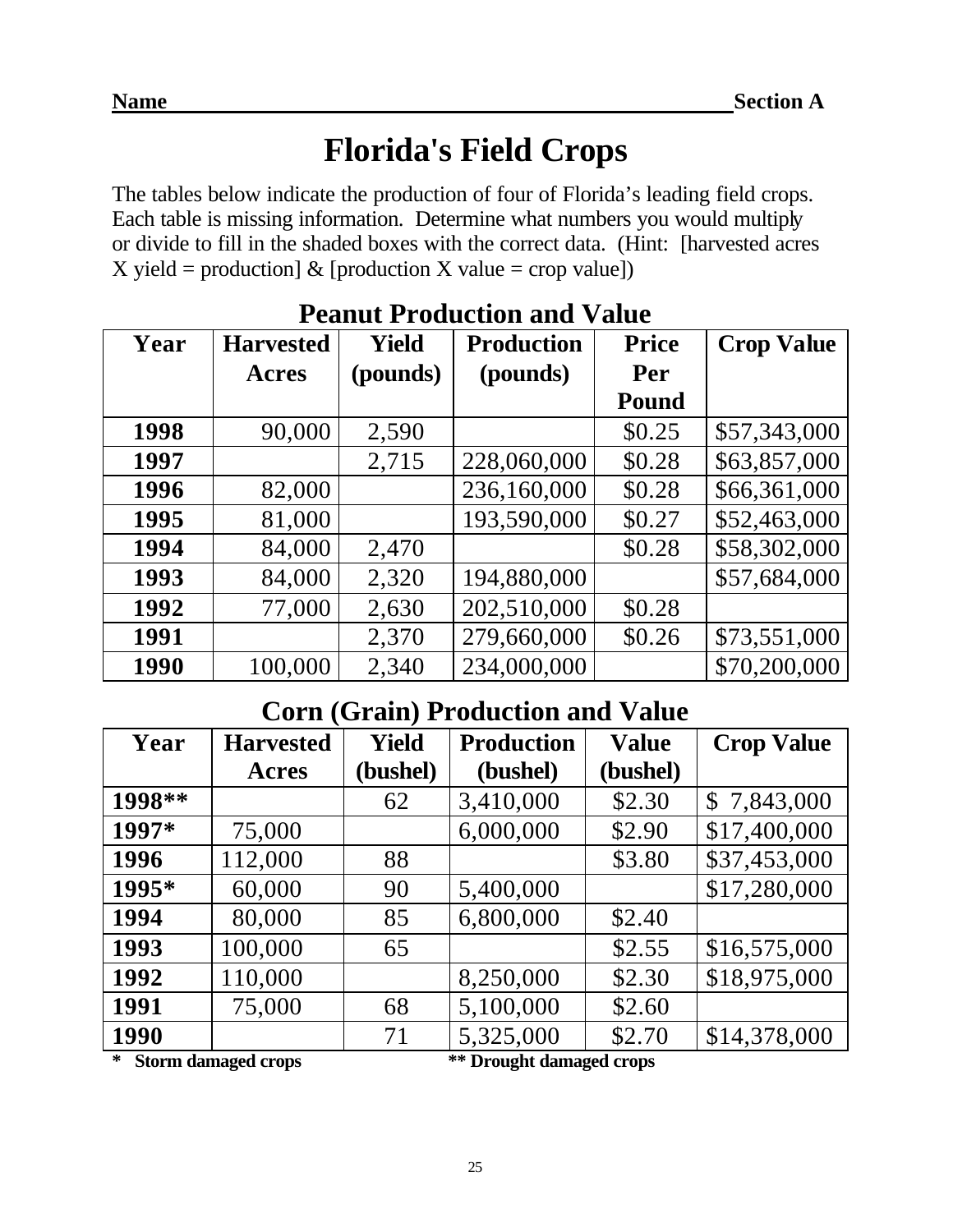| Year   | <b>Harvested</b> | <b>Yield</b> | <b>Production</b> | <b>Value</b> | <b>Crop Value</b> |
|--------|------------------|--------------|-------------------|--------------|-------------------|
|        | Acres            | (pounds)     | (pounds)          | (pound)      |                   |
| 1998** | 80,000           |              | 39,120,000        | \$0.54       | \$21,203,000      |
| 1997*  | 99,000           | 577          |                   | \$0.65       | \$37,388,000      |
| 1996   |                  | 637          | 62,592,000        | \$0.68       | \$42,938,000      |
| 1995*  | 109,000          | 472          | 51,456,000        |              | \$41,165,000      |
| 1994   | 68,000           | 735          | 49,980,000        | \$0.73       |                   |
| 1993   | 53,500           | 696          |                   | \$0.57       | \$21,231,000      |
| 1992   |                  | 701          | 34,699,000        | \$0.56       | \$19,469,000      |
| 1991   | 49,000           |              | 36,600,000        | \$0.55       | \$17,519,000      |
| 1990   | 36,000           | 640          | 23,040,000        | \$0.68       |                   |

# **Cotton Production and Value**

**\* Storm damaged crop**

**\*\* Drought damaged crop**

| <b>Sugarcane Production and Value</b> |  |
|---------------------------------------|--|
|                                       |  |

| Year | <b>Harvested</b> | <b>Yield</b> | <b>Production</b> | <b>Price Per</b> | <b>Crop Value</b> |
|------|------------------|--------------|-------------------|------------------|-------------------|
|      | <b>Acres</b>     | (ton)        | ton)              | <b>Ton</b>       |                   |
| 1998 |                  | 40.1         | 17,925,000        | \$26.34          | \$472,303,000     |
| 1997 | 440,000          |              | 16,236,000        | \$28.74          | \$465,950,000     |
| 1996 | 438,000          | 33.1         | 14,498,000        | \$29.40          |                   |
| 1995 |                  | 34.6         | 15,122,000        | \$30.60          | \$462,730,000     |
| 1994 | 444,000          | 33.6         |                   | \$30.40          | \$457,010,000     |
| 1993 | 444,000          | 34.1         | 151,152,000       |                  | \$460,620,000     |
| 1992 | 443,000          | 33.2         | 14,707,000        | \$29.80          |                   |
| 1991 | 443,000          |              | 15,461,000        | \$31.00          | \$479,291,000     |
| 1990 |                  | 35.5         | 15,407,000        | \$31.50          | \$485,321,000     |



Florida Ag in the Classroom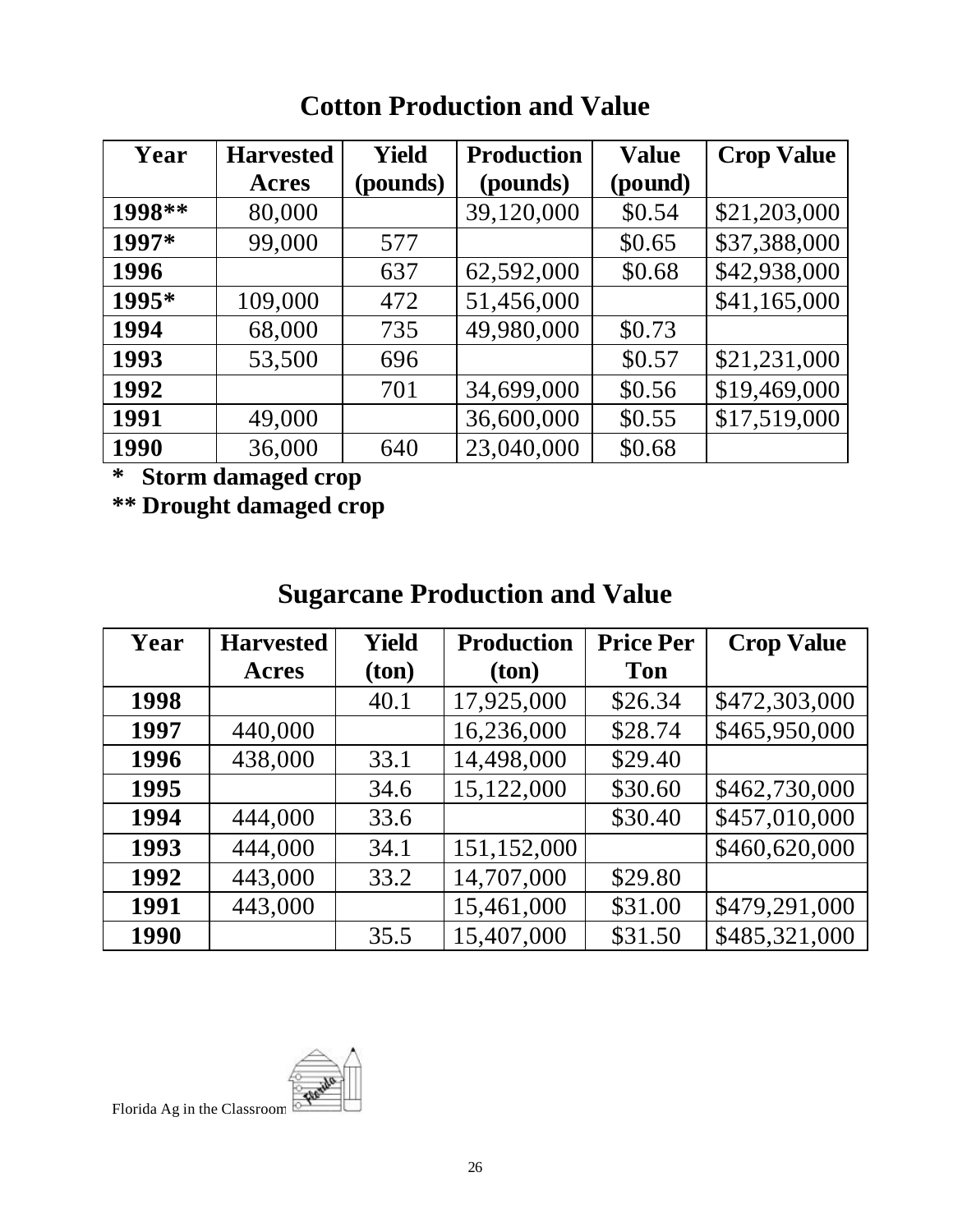# **Florida's Field Crops**

The tables below indicate the production of four of Florida's leading field crops. Each table is missing information. Determine what numbers you would multiply or divide to fill in the shaded boxes with the correct data. (Hint: [harvested acres X yield = production] & [production X value = crop value])

| Year | <b>Harvested</b> | <b>Yield</b> | <b>Production</b> | <b>Price</b> | <b>Crop Value</b> |
|------|------------------|--------------|-------------------|--------------|-------------------|
|      | <b>Acres</b>     | (pounds)     | (pounds)          | Per          |                   |
|      |                  |              |                   | <b>Pound</b> |                   |
| 1998 | 90,000           | 2,590        | 233,100,000       | \$0.25       | \$57,343,000      |
| 1997 | 84,000           | 2,715        | 228,060,000       | \$0.28       | \$63,857,000      |
| 1996 | 82,000           | 2,880        | 236,160,000       | \$0.28       | \$66,361,000      |
| 1995 | 81,000           | 2,390        | 193,590,000       | \$0.27       | \$52,463,000      |
| 1994 | 84,000           | 2,470        | 207,480,000       | \$0.28       | \$58,302,000      |
| 1993 | 84,000           | 2,320        | 194,880,000       | \$0.29       | \$57,684,000      |
| 1992 | 77,000           | 2,630        | 202,510,000       | \$0.28       | \$57,918,000      |
| 1991 | 118,000          | 2,370        | 279,660,000       | \$0.26       | \$73,551,000      |
| 1990 | 100,000          | 2,340        | 234,000,000       | \$0.30       | \$70,200,000      |

### **Peanut Production and Value**

### **Corn (Grain) Production and Value**

| Year   | <b>Harvested</b> | <b>Yield</b> | <b>Production</b> | <b>Value</b> | <b>Crop Value</b> |
|--------|------------------|--------------|-------------------|--------------|-------------------|
|        | <b>Acres</b>     | (bushel)     | (bushel)          | (bushel)     |                   |
| 1998** | 55,000           | 62           | 3,410,000         | \$2.30       | \$7,843,000       |
| 1997*  | 75,000           | 80           | 6,000,000         | \$2.90       | \$17,400,000      |
| 1996   | 112,000          | 88           | 9,856,000         | \$3.80       | \$37,453,000      |
| 1995*  | 60,000           | 90           | 5,400,000         | \$3.20       | \$17,280,000      |
| 1994   | 80,000           | 85           | 6,800,000         | \$2.40       | \$16,320,000      |
| 1993   | 100,000          | 65           | 6,500,000         | \$2.55       | \$16,575,000      |
| 1992   | 110,000          | 75           | 8,250,000         | \$2.30       | \$18,975,000      |
| 1991   | 75,000           | 68           | 5,100,000         | \$2.60       | \$13,260,000      |
| 1990   | 75,000           | 71           | 5,325,000         | \$2.70       | \$14,378,000      |

**\* Storm damaged crops \*\* Drought damaged crops**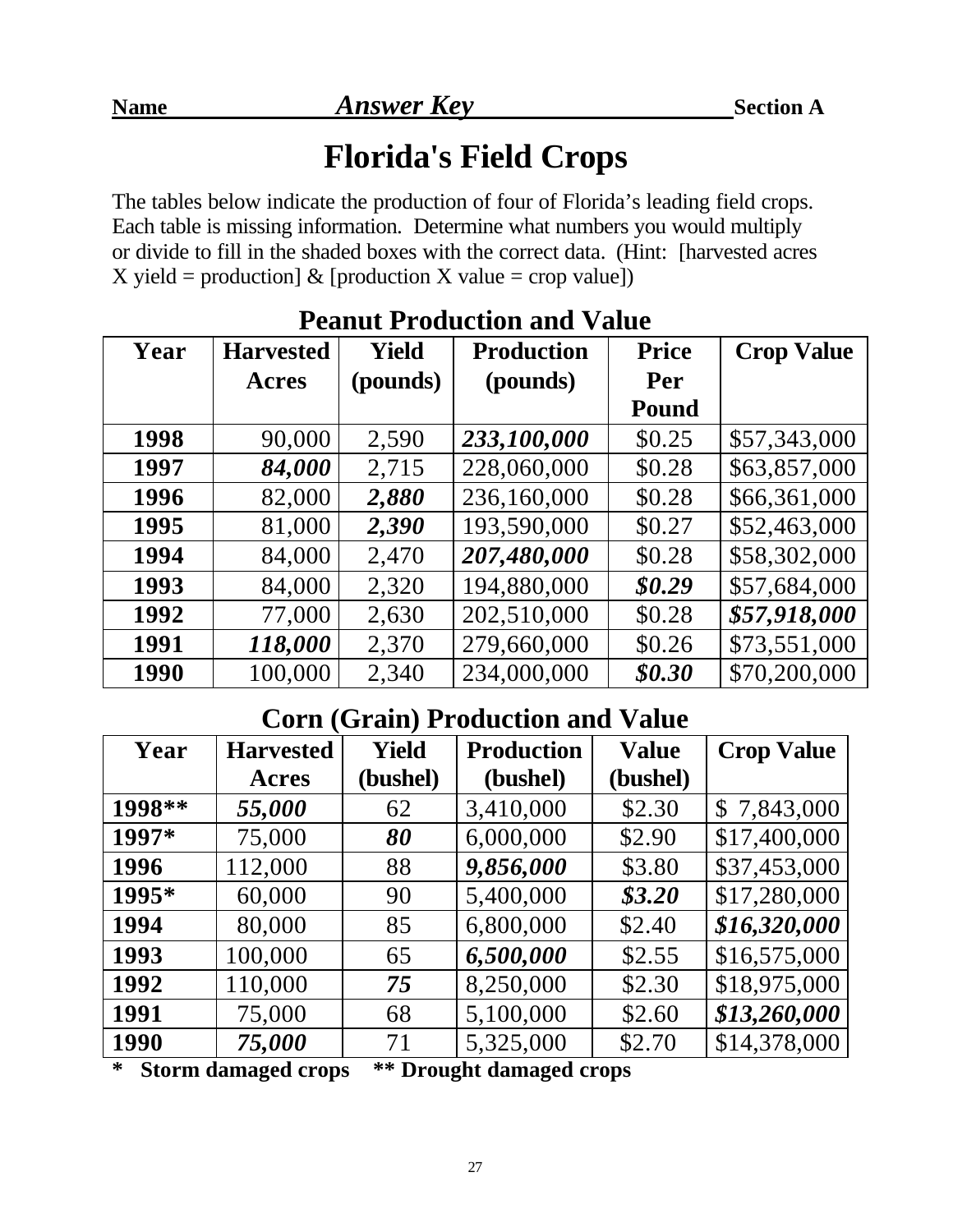| Year   | <b>Harvested</b> | <b>Yield</b> | <b>Production</b> | <b>Value</b> | <b>Crop Value</b> |
|--------|------------------|--------------|-------------------|--------------|-------------------|
|        | <b>Acres</b>     | (pounds)     | (pounds)          | (pound)      |                   |
| 1998** | 80,000           | 489          | 39,120,000        | \$0.54       | \$21,203,000      |
| 1997*  | 99,000           | 577          | 57,168,000        | \$0.65       | \$37,388,000      |
| 1996   | 98,200           | 637          | 62,592,000        | \$0.68       | \$42,938,000      |
| 1995*  | 109,000          | 472          | 51,456,000        | \$0.80       | \$41,165,000      |
| 1994   | 68,000           | 735          | 49,980,000        | \$0.73       | \$36,077,000      |
| 1993   | 53,500           | 696          | 37,236,000        | \$0.57       | \$21,231,000      |
| 1992   | 49,500           | 701          | 34,699,000        | \$0.56       | \$19,469,000      |
| 1991   | 49,000           | 719          | 36,600,000        | \$0.55       | \$17,519,000      |
| 1990   | 36,000           | 640          | 23,040,000        | \$0.68       | \$15,667,000      |

# **Cotton Production and Value**

**\* Storm damaged crop**

**\*\* Drought damaged crop**

| Year | <b>Harvested</b> | Yield       | <b>Production</b> | <b>Price Per</b> | <b>Crop Value</b> |
|------|------------------|-------------|-------------------|------------------|-------------------|
|      | <b>Acres</b>     | ton)        | (ton)             | <b>Ton</b>       |                   |
| 1998 | 447,000          | 40.1        | 17,925,000        | \$26.34          | \$472,303,000     |
| 1997 | 440,000          | 36.9        | 16,236,000        | \$28.74          | \$465,950,000     |
| 1996 | 438,000          | 33.1        | 14,498,000        | \$29.40          | \$426,241,000     |
| 1995 | 437,000          | 34.6        | 15,122,000        | \$30.60          | \$462,730,000     |
| 1994 | 444,000          | 33.6        | 14,937,000        | \$30.40          | \$457,010,000     |
| 1993 | 444,000          | 34.1        | 151,152,000       | \$30.40          | \$460,620,000     |
| 1992 | 443,000          | 33.2        | 14,707,000        | \$29.80          | \$438,269,000     |
| 1991 | 443,000          | <b>34.9</b> | 15,461,000        | \$31.00          | \$479,291,000     |
| 1990 | 434,000          | 35.5        | 15,407,000        | \$31.50          | \$485,321,000     |

# **Sugarcane Production and Value**



Florida Ag in the Classroom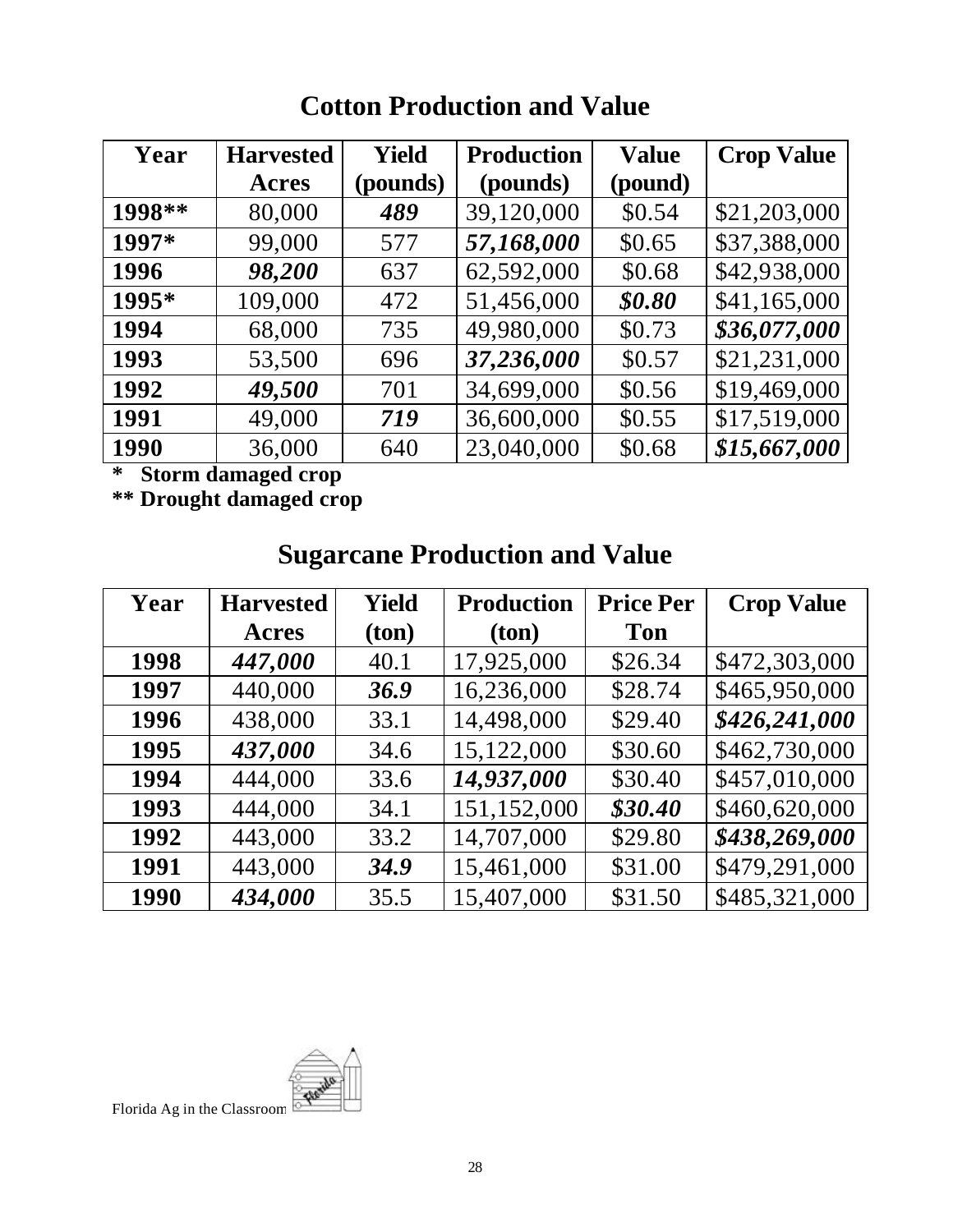# **Florida's Field Crops**

- 1. Create a histogram showing the crop **values** of corn from 1993 to1998.
- 2. Create a line graph comparing the **production** of peanuts from 1993 to 1998.
- 3. Create a histogram showing the crop **values** of cotton production from 1993 to 1998.
- 4. Create a line graph comparing the **production** of sugarcane from 1993 to 1998.

### **Section C**

- 1. Which of the four field crops has the largest crop value in 1998?
- 2. What does your line chart say about peanut production from 1993 to 1998?
- 3. Was there an increase or decrease from 1994 to 1995 in the average yield per acre of peanuts? (refer to your table)
- 4. Did the average yield per acre of cotton increase or decrease from 1994 to 1995? (refer to your table)
- 5. What do you think could have affected the average yield per acre of peanuts and cotton?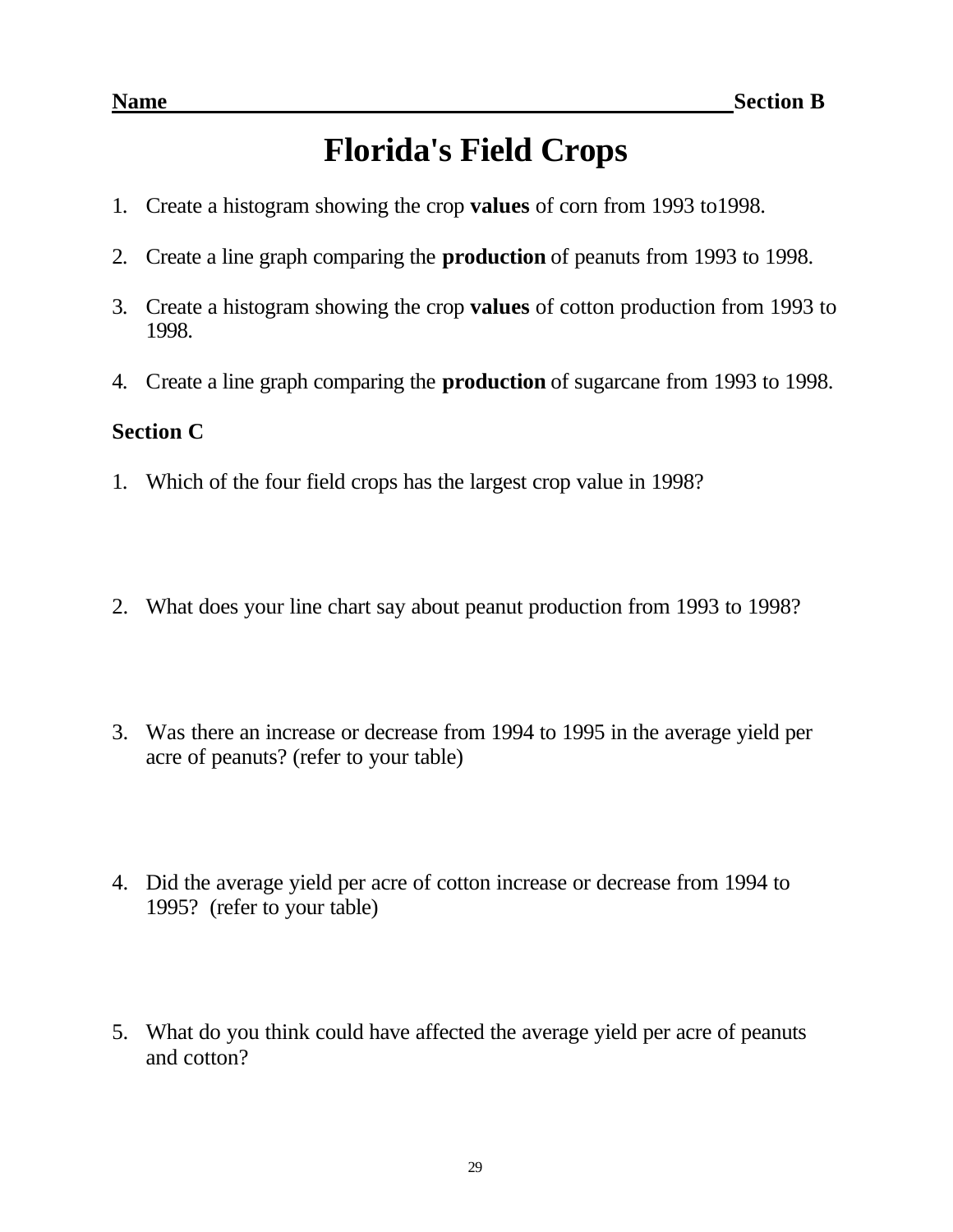- 6. Did the value per pound of cotton increase or decrease from 1993 to 1998? What was the amount of that change?
- 7. What year or years was/were the price per ton of sugarcane below \$30 dollars?
- 8. Although the value per bushel of corn was lowest in 1992, the crop value was the second highest. How?

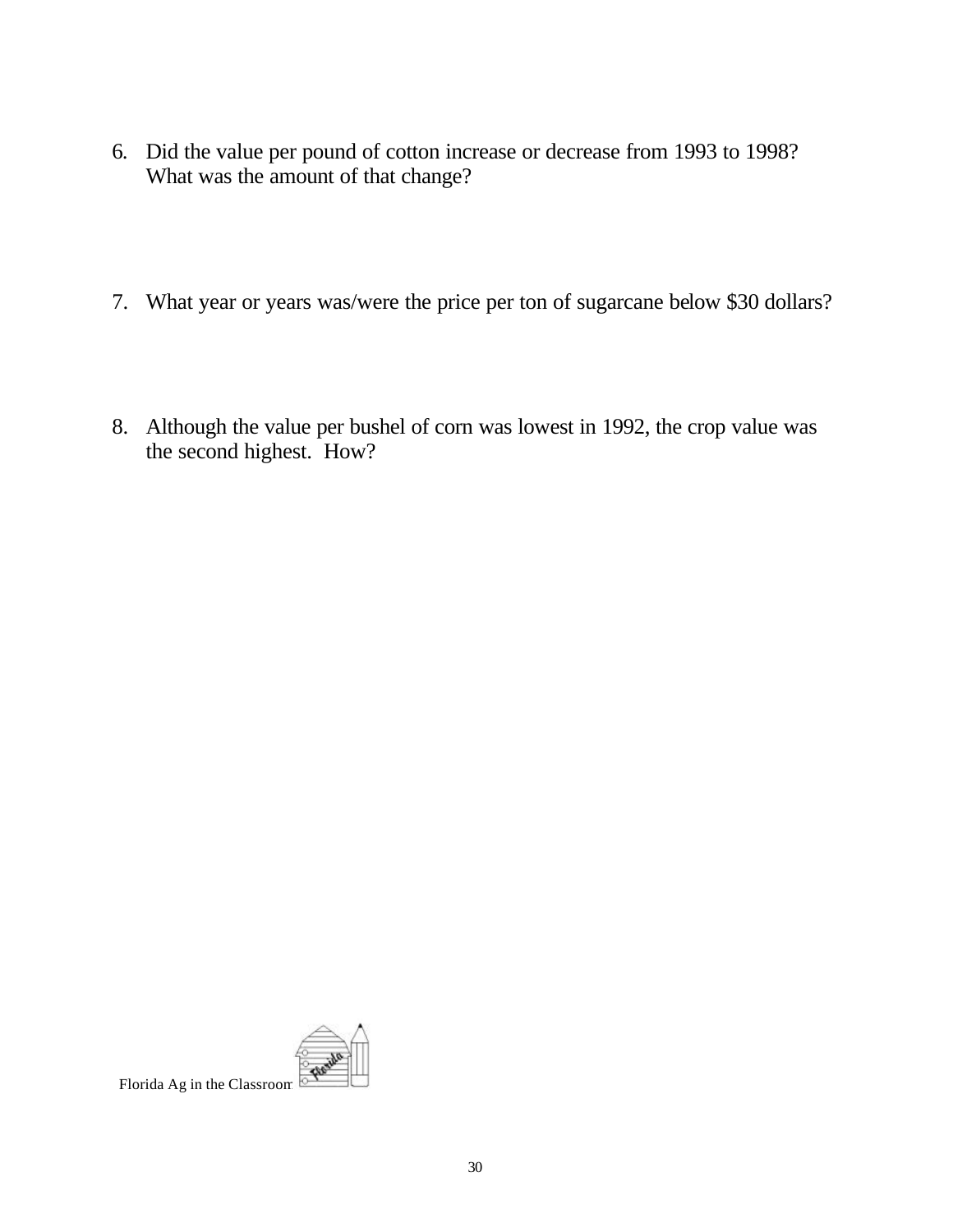# **Florida's Field Crops**

1. Create a histogram showing the crop **values** of corn from 1993-1998.



2. Create a line graph comparing the **production** of peanuts from 1993 to 1998.

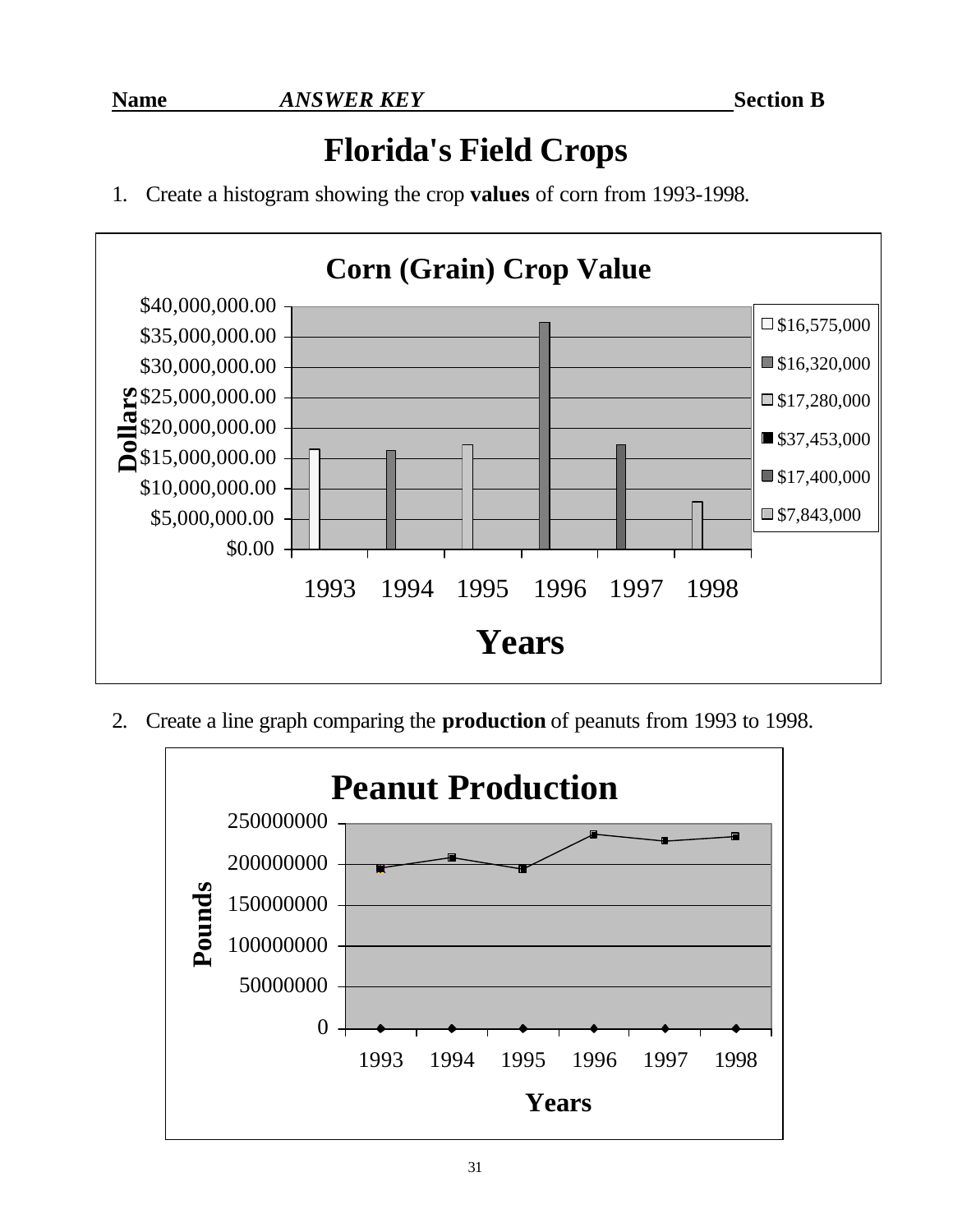3. Create a histogram showing the crop **values** of cotton production from 1993- 1998.



4. Create a line graph comparing the **production** of sugarcane from 1993 to 1998.